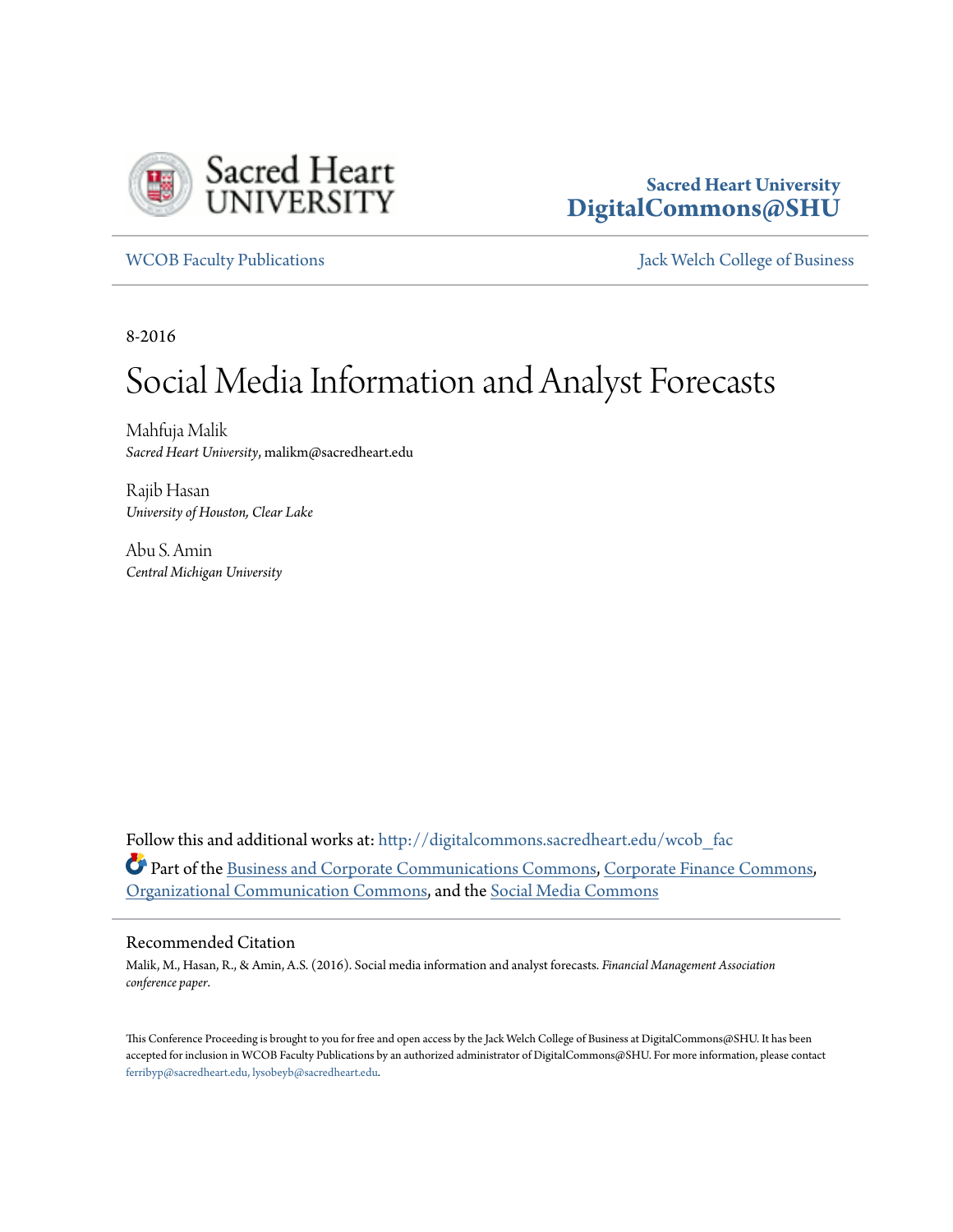# **Social Media Information and Analyst Forecasts**

Mahfuja Malik Assistant Professor of Accounting John F. Welch College of Business Sacred Heart University [malikm@sacredheart.edu](mailto:malikm@sacredheart.edu)

Rajib Hasan Assistant Professor of Accounting College of Business University of Houston Clear Lake [hasan@uhcl.edu](mailto:hasan@uhcl.edu)

Abu S Amin Assistant Professor of Finance College of Business Administration Central Michigan University [amin1a@cmich.edu](mailto:amin1a@cmich.edu)

August 2016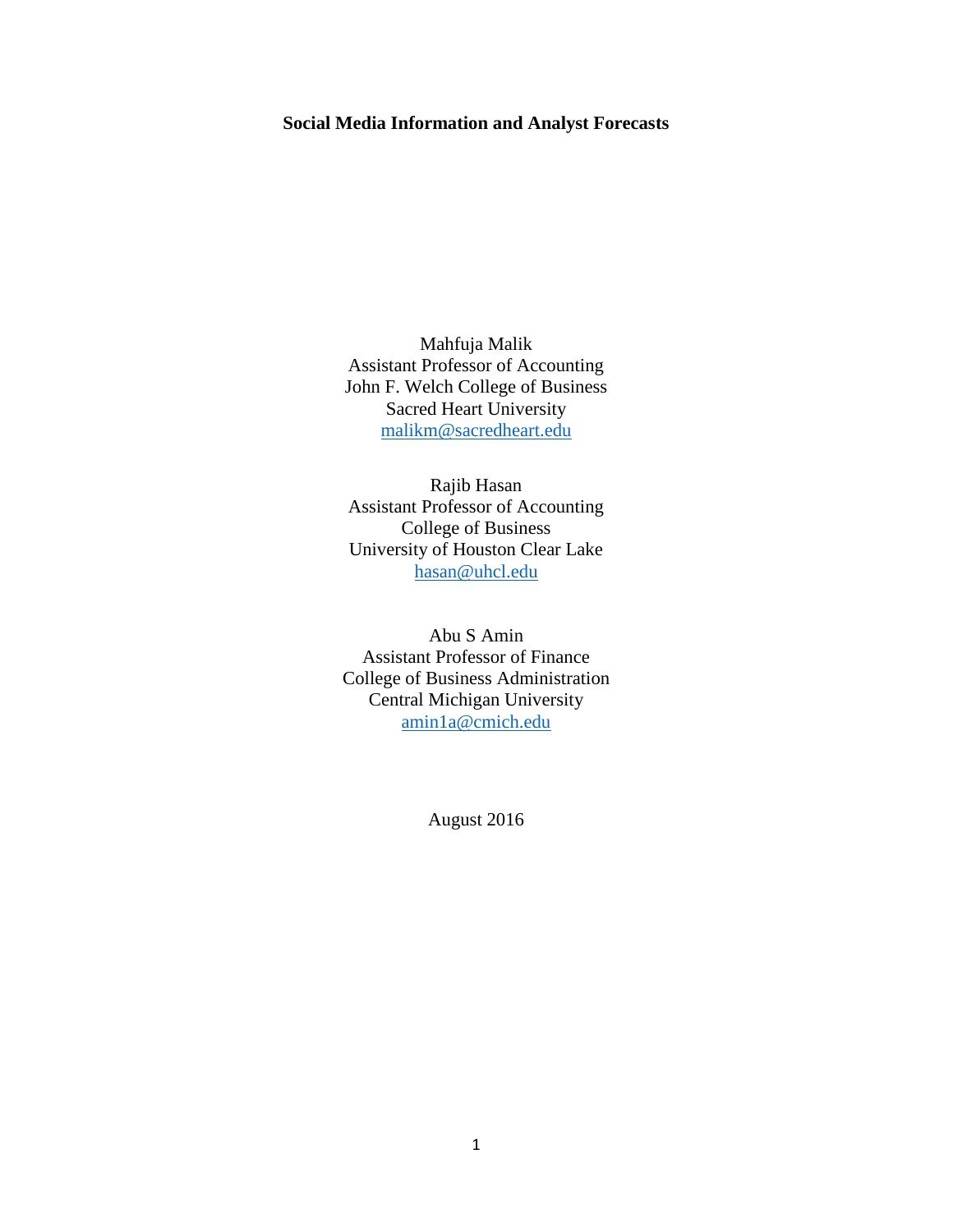#### **Social Media Information and Analyst Forecasts**

# **Abstract**

In the past decade, social networking has changed the landscape of information dissemination. The rapid diffusion of social media services such as Facebook and Twitter is unprecedented and offers immense possibilities for corporations to communicate with, and engage core stakeholders in, various business decisions. In this study, we investigate whether social media play any role as a source of information for financial analysts. We specifically focus on information revealed on the official Facebook pages of S&P 500 firms. We define information content on a Facebook page as the total number of posts by the corporations and the comments, likes and shares (CLS) by Facebook users. By using the data of 4,929 quarterly forecasts from 2008 to 2012, we find that analyst forecast errors decrease significantly with the amount of information content on Facebook. This finding is robust, using the information content on Facebook pages for various time windows before the forecast dates. We further find that the information that helps analysts with forecasting is generated from public reaction, i.e., the CLS provided by the public and subscribers, but not from the number of posts provided by the corporations. Our findings confirm the increasing role of social media as a means of information dissemination, and the evidence of the efficient use of that information by sophisticated users such as financial analysts.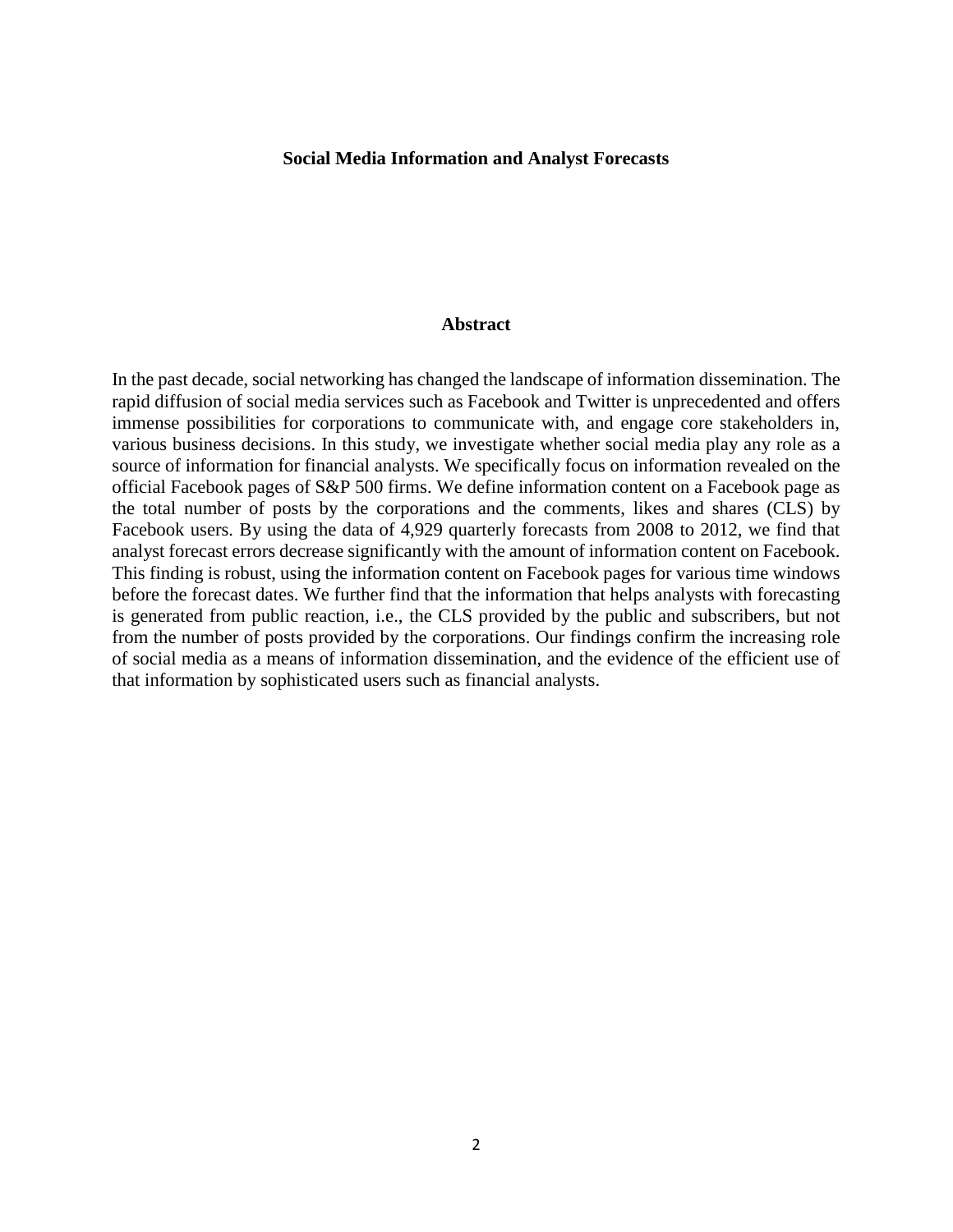# **1. Introduction**

Facebook has gradually become a popular media for corporate disclosures. Firms use Facebook for dissemination of information that encompass a wide variety of news that can include performance related news, product promotions, employee related news etc. Such disclosures may apparently seem unrelated to performance, however, to a discerning stakeholder such disclosures may provide ample source for deducing future performance.

In this study, we examine Facebook posts of firms on S&P 500 index that maintained Facebook pages. We analyze whether the information disclosed on corporate Facebook pages have any impact on financial analysts' forecast accuracy. Our results show analyst forecast error decrease significantly with the amount of information revealed on Facebook. Our results also highlight that posts made by companies that generate high reactions tend to have higher impact on improving analysts' forecast performance. Studies have shown that most of the reactions on corporate Facebook pages come from retail investors. Our findings suggest that the information retail investors find more useful, as indicated by their reactions, is the one that is instrumental in helping analysts making more accurate forecasts.

One key aspect of social media disclosure is that the information itself may not be novel to the market. Companies generally disclose publicly available information through their social media pages. The dynamic connectedness of social media platform makes the information disclosed more attractive to the subscribers. The interactive nature of social media highlights information that others have considered important, and thus contribute to faster dissemination and quicker impounding of information in market response. Moreover, disclosures in traditional media are aimed at a broader audience. Investors need to sift through volumes of information to make informed decision. But, social media has made it easier for investors to follow certain

3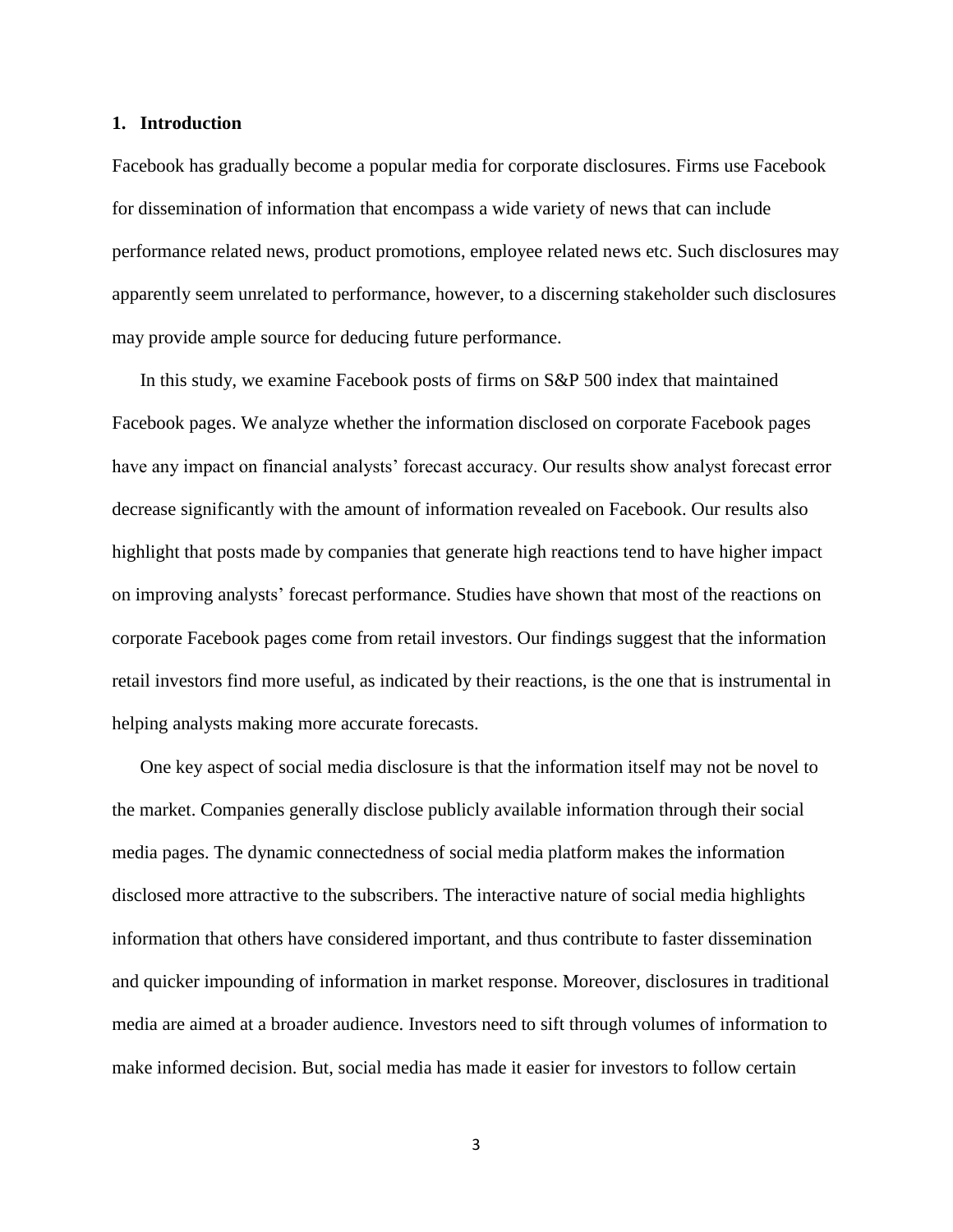companies and be on the forefront of receiving company relevant information at real time and at practically no cost. Companies are increasingly adopting social media to reach relevant audience, who actively seek information about the company. Disclosure frequency and the content of the message both can play integral roles in shaping market sentiment. Existing literature provides evidence of social media disclosures influencing market reactions in the form of price movements and narrowing bid-ask spread. However, there is no evidence of how firm initiated information disseminated through social media affects the behavior or performance of expert information intermediaries. Thus, an investigation of how information disclosed through social media affect the performance of information intermediaries is imperative. Our study makes direct contribution to the nascent literature of social media disclosures and also contributes to the disclosure literature is general. Our results add to the literature by showing that dissemination of information through social media helps expert information intermediaries to make better forecasts. This finding is important because it identifies the type of information that makes the market more information efficient.

The rest of the paper is organized as follows: section 2 discusses background and literature, section 3 discusses the hypotheses, section 4 elaborates the methodology, section 5 explains the results, and lastly, section 6 provides conclusion.

# **2. Background and literature**

Corporate disclosures on Facebook are different from disclosures through traditional media. Traditional media outlets, such as newspaper, websites, blogs, RSS feed etc., do not have the dynamic platform offered by Facebook. People can interact with the company and other people

4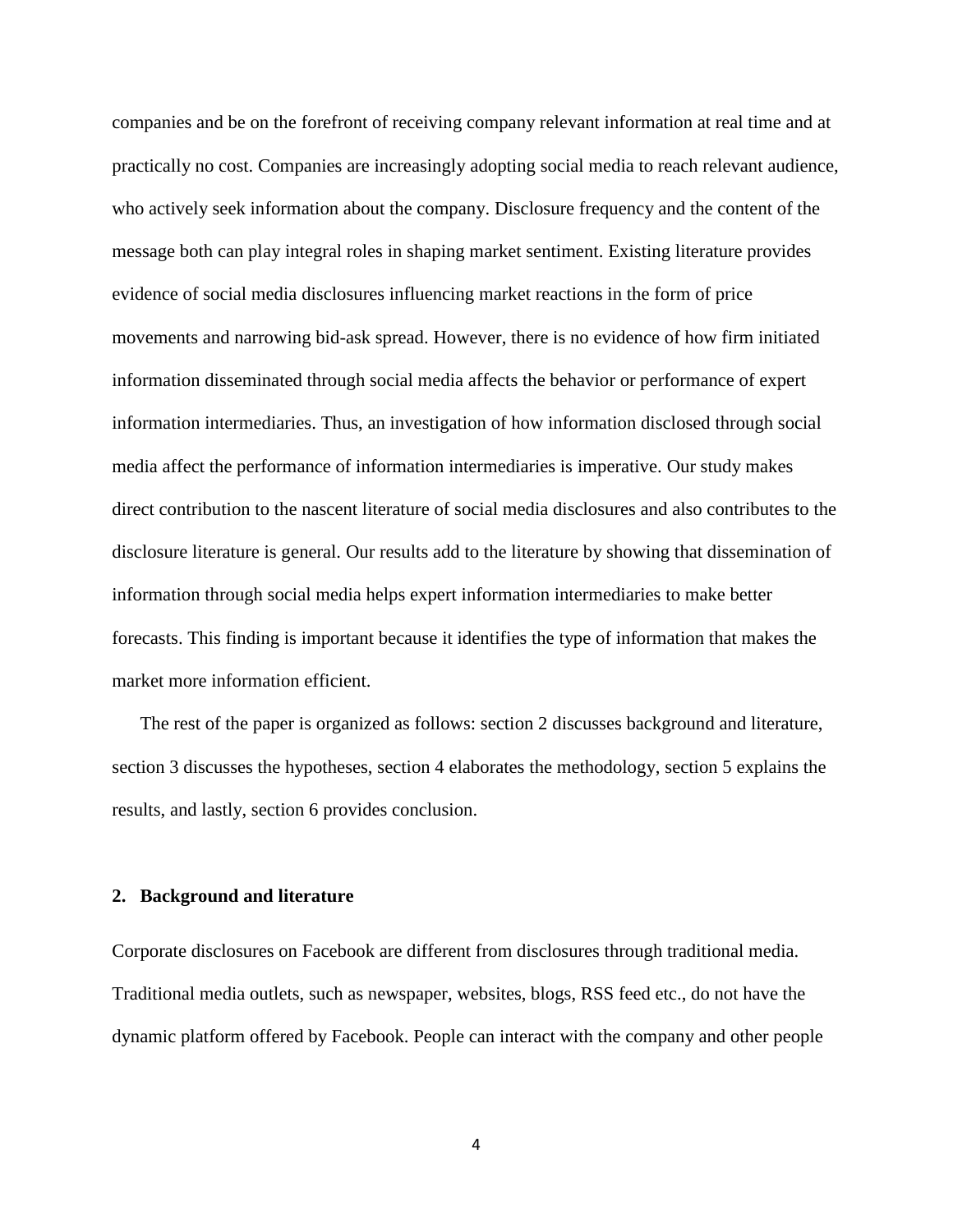on the Facebook page. A simple 'like', 'share', or 'comments' make it available to friends and sometimes friends of friends. This dynamic connectivity makes disclosures on Facebook unique.

Posts on corporate Facebook pages are generally open to public, however, new posts are delivered instantly to someone's newsfeed only if that person subscribes or follows that page. People who are interested in following certain companies will follow the Facebook pages of those companies and as soon as new information is made available to those pages, they will be able to see new posts on their newsfeed. Interactions (likes, shares, or comments) on Facebook pages by the followers make the post available to their circle of friends. These interactions can change overtime, people can unlike, delete comments, unfollow the company, or even disable their Facebook profiles. Hasan & Wang (2016) explored this issue and their findings show that shares on average tend to go down over time, but likes and comments tend to remain fairly stable over time. We anticipate such biases in interaction variables are not likely to pose big issues for our analyses, since any subsequent decrease in shares will go against our finding of association between corporate Facebook activities and related analyst forecast accuracy.

Generally, a significant portion of Facebook post interactions tend to happen fairly quickly. A study by Optimal Social (Brand Networks as of October 2013) showed that 75% of Facebook engagement or interactions happen within the first three hours<sup>1</sup>. This has two implications for corporate Facebook pages; first, the ability of the post to go viral or create buzz and to move the market may happen fairly quickly, and second, the subsequent changes in these interactions may not be too important from the market reaction perspective.

 $\overline{\phantom{a}}$ 

<sup>1</sup> [http://venturebeat.com/2013/03/28/75-of-facebook-engagement-is-in-the-first-180-minutes-says-facebook](http://venturebeat.com/2013/03/28/75-of-facebook-engagement-is-in-the-first-180-minutes-says-facebook-competition-winning-tool/)[competition-winning-tool/](http://venturebeat.com/2013/03/28/75-of-facebook-engagement-is-in-the-first-180-minutes-says-facebook-competition-winning-tool/)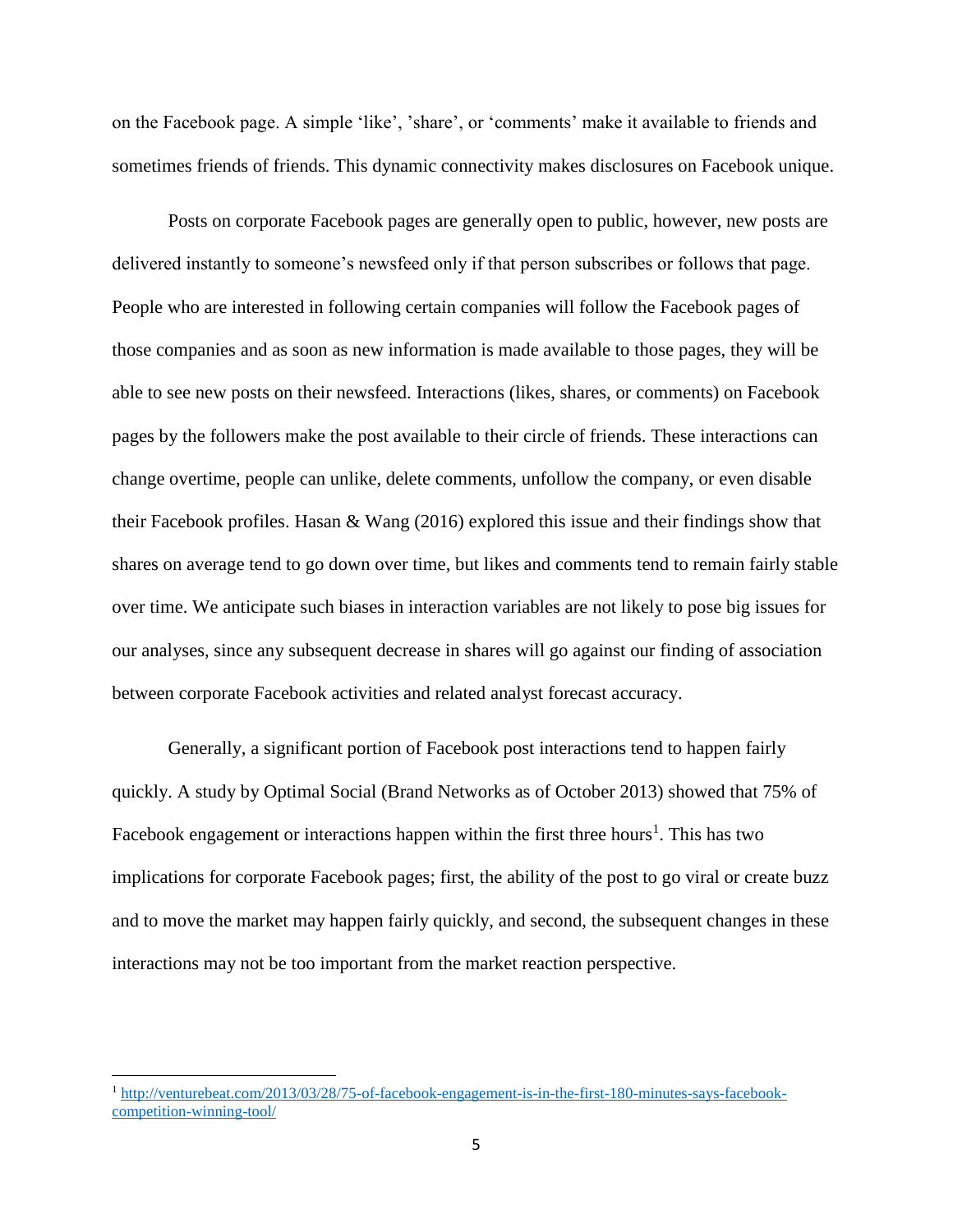Research on social media's impact on capital market and/or its' participant is limited. Studies have shown that social media-based activities affect stock market behavior. Luo, Zhang, and Duan (2013) use a sample of 9 firms in computer hardware and software industry and find that social media-based activities such as web-blogs and consumer ratings are leading indicators of firm equity value and have stronger predictive value than conventional online consumer behavioral metrics. Luo and Zhang (2013) use a similar sample of these 9 tech firms and indicate that consumer buzz and traffic in social media explain a substantial portion of the total variance of firms' value. Lee, Huttun, and Shu (2015) find that social media disclosure related to recall announcements attenuate the negative price reactions. Changes in daily posting volume on internet message boards are associated with investors trading behaviors (Wysocki 1998; Antweiler & Frank, 2004). Blankespoor, Miller, and White (2014) show that social media dissemination is positively associated with liquidity for low visibility technology firms. They find that dissemination of firm-initiated news via Twitter reduces bid-ask spreads and increases depth, consistent with reduction in information asymmetry. However, there is limited evidence of how dissemination on social media affects the beliefs of sophisticated information intermediaries, such as analysts. Our study aims to examine the influence of information on corporate social media on analysts' beliefs and forecasts.

# **3. Hypotheses**

Analysts are considered expert information intermediaries with abilities to make more precise inferences from a set of information. Subscribers on a corporate Facebook page may like, comment, or share the news of a "sale" and spread it across the network. But analysts are believed to be capable of making more precise predictions about the earnings impact of such

6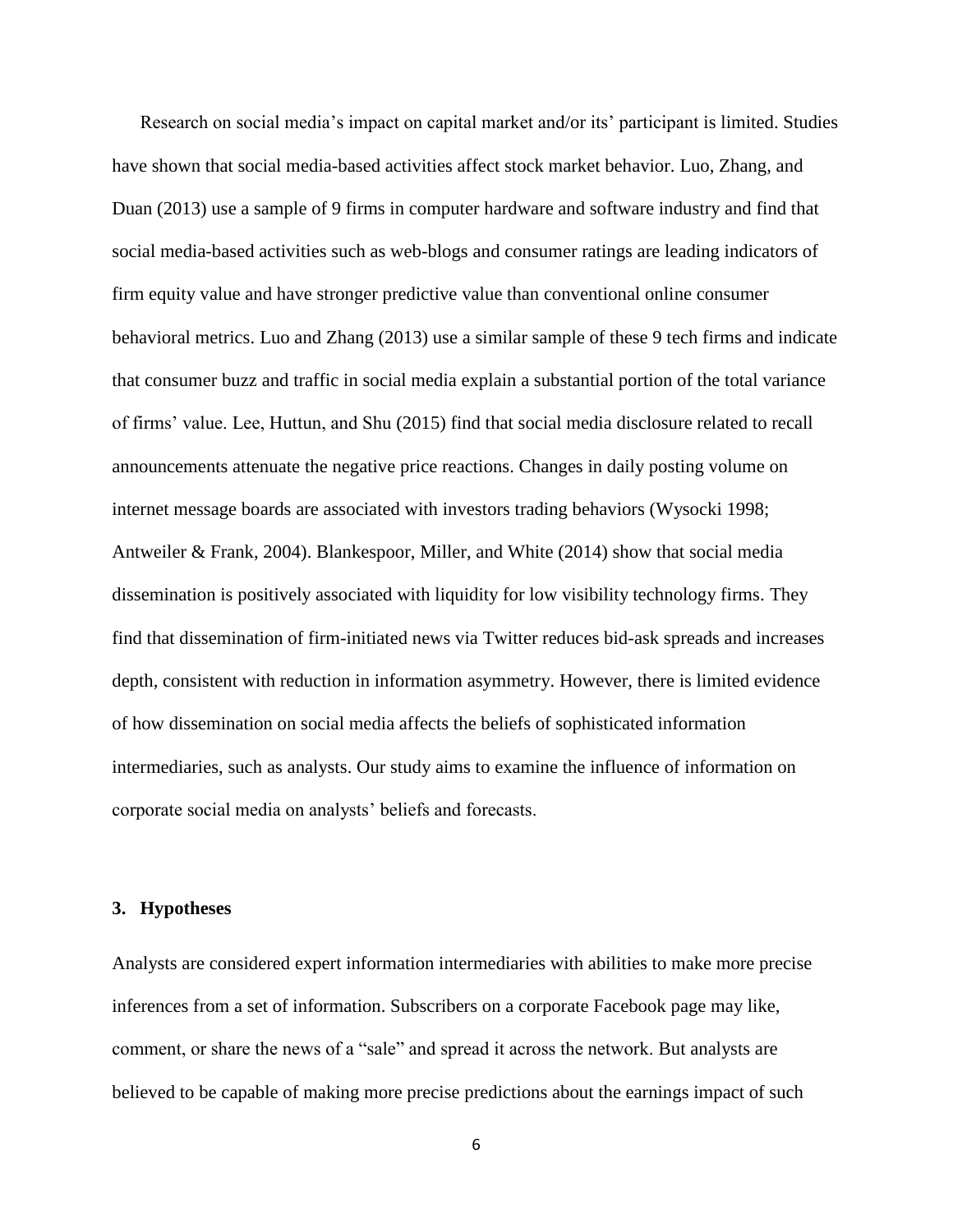posts. Analysts are also capable of incorporating the relative interest generated by such posts, from subscribers' reactions to the post, into their predictions. It is very much possible for the analysts to have come to similar conclusions regarding the information content of the posts from other public disclosures, however, Facebook uniquely provides information about post related interests shown by general public or subscribers. This unique aspect of social media disclosure offers the analysts valuable additional insights about future impacts of the posts.

We conjecture that if Facebook posts are able to revise the beliefs of analysts, it will help them get a better understanding of the company's future performance. Therefore, they will be able to make more accurate forecasts. Thus, analysts following companies that provide more posts on social media, will be able to make more accurate forecasts. Our first hypothesis stated in alternative form is,

#### *Hypothesis 1: Corporate Facebook posts have negative association with forecast error.*

Next, we address the aspect of subscriber reactions to such social media posts. We further assume that analysts will be able to extract more insights from this unique characteristic of social media information on post related reactions, as revealed through "likes", "comments", and "shares". Our second hypothesis stated in alternative form is,

*Hypothesis 2: Reactions to corporate Facebook posts have negative association with forecast error.* 

Evidence in support of the above hypotheses can help us understand the type of information that can make the market more information efficient.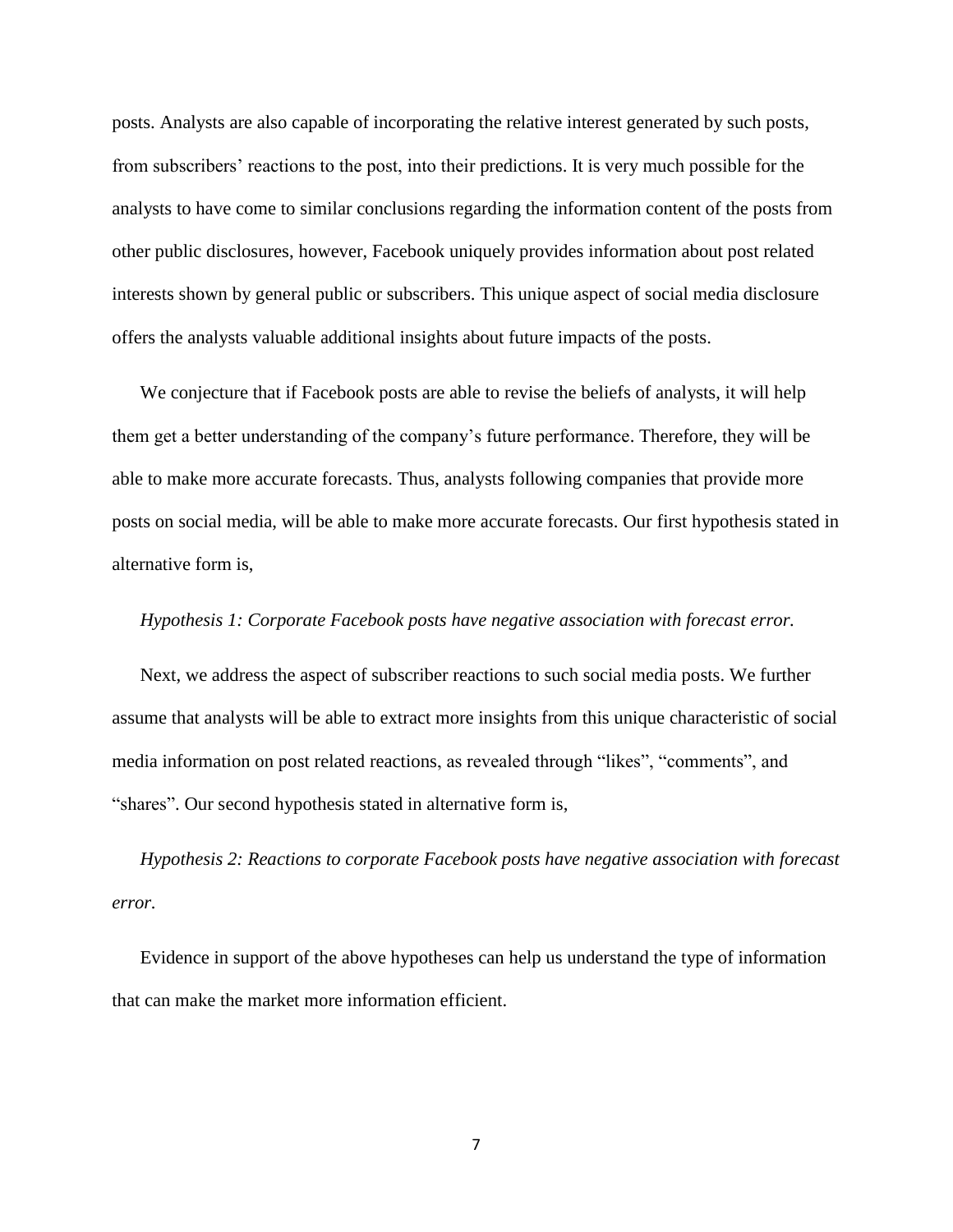# **4. Methodology**

# **Sample Selection**

We first collect the analyst quarterly forecast data from the I/B/E/S database. The initial sample consists of all quarterly forecasts, 51,618,039 observations, from the I/B/E/S database from 2008 to 2012. We restrict our sample to the analysts' latest forecasts. After excluding the non-latest forecasts, 51,362,206 observations, the sample reduces to 255,733. We also exclude 78,101 forecasts that came after the actual announcement dates. The number of latest forecasts that are made before the announcement dates is 177,632. The Facebook information used in this study is hand-collected. We find the official Facebook links for the S&P 500 firms from corporate websites, and then collect the number of posts, comments, likes and shares information on each day for the period 2008 to 2012. After excluding the non-S&P 500 firms, and merging the I/B/E/S data with the Facebook dataset, the number of observations becomes 5,164. We collect the financial information of the firms from the COMPUSTAT quarterly database. Because of the unavailability of the financial information and the missing values of other forecast related variables, we had to delete 235 observations. Thus, our final sample consists of 4,929 quarterly forecasts for 436 firms for which we are able to collect all required information for our analysis.

# [Insert Table 1 Here]

# **Model Specification**

To test the research question of this study, we employ the following multivariate regression:

$$
For ecast\_Error_{it}
$$
\n
$$
= \alpha + \beta_1 Post\_&CSL_{it} + \beta_2 Size_{it} + \beta_3 Leverage_{it} + \beta_4 ROE_{it}
$$
\n
$$
+ \beta_5 Book\_to\_Mkt_{it} + \beta_6 Loss\_Firm_{it} + \beta_7 Change\_in\_EPS_{it}
$$
\n
$$
+ \beta_8 No\_Analysis_{it} + \beta_9 Forecast\_Horizon_{it} + \sum \gamma_j Quarter\_Dummy + \varepsilon_t
$$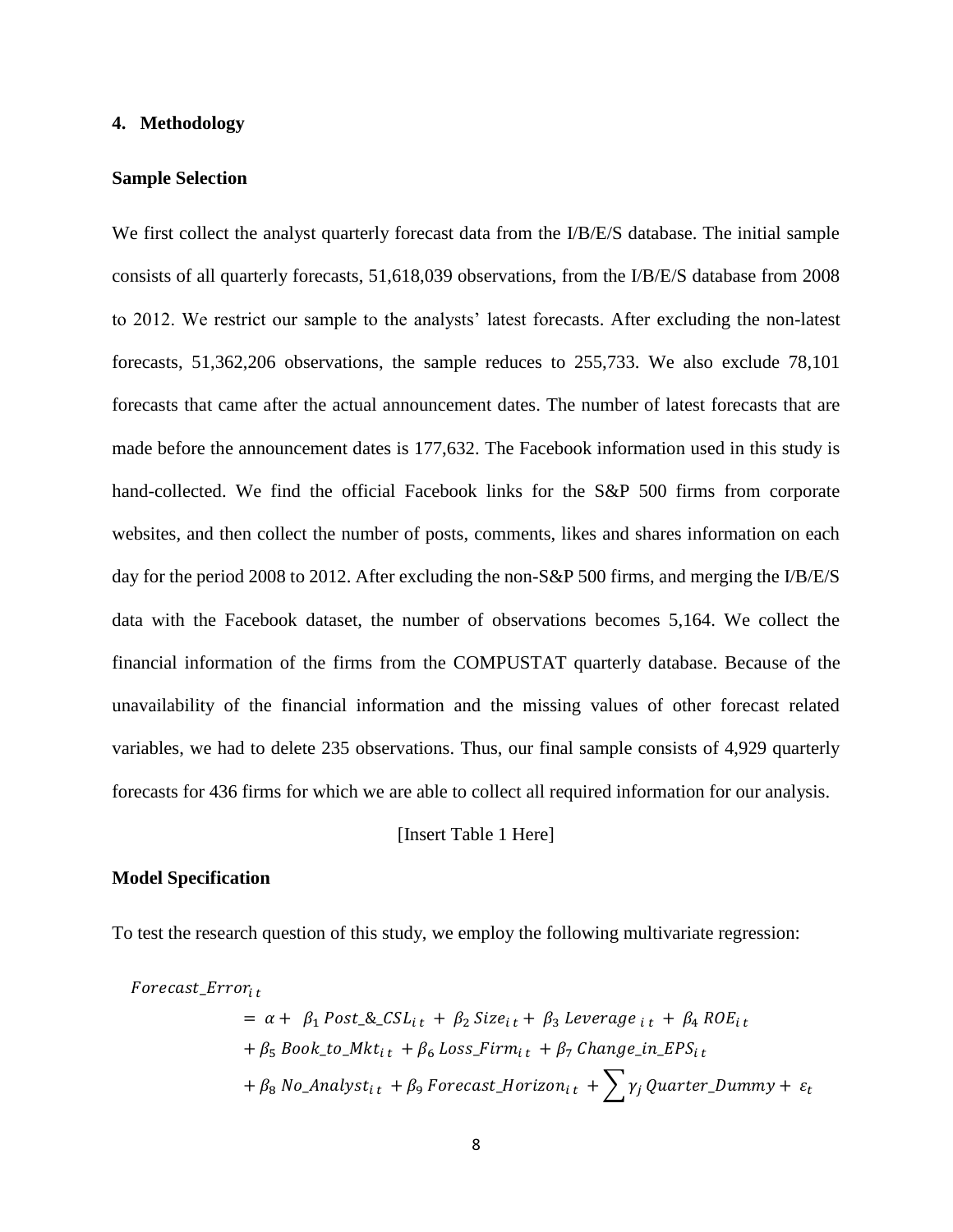The dependent variable of this study is  $For \text{ecast}\text{-}Error_{it}$ . We estimate the forecast errors by using two measures, forecast errors based on mean forecasts ( $For ecasts\_Error\_Mean_{it}$ ) and forecast errors based on median forecasts (Forecasts\_Error\_Median<sub>it</sub>). By following the literature (Brown, 1993; Schipper, 1991), we define the forecast errors as the absolute value of the percentage of errors, where subscripts *i* and *t* denote firm *i* and quarter *t*:

$$
For ecasts\_Error_{i t} = \left\lfloor \frac{Actual_{i t} - For e casted_{i t}}{Actual_{i t}} \right\rfloor
$$

In this study, the variable of interest is  $Post_{\&} \subseteq \text{SL}_{i,t}$ , which captures the volume of information content on corporate Facebook pages.  $Post_{\&}CSL_{i,t}$  is calculated as the average number of posts, comments, likes and shares on an official Facebook page for a specific firm during 15 days before the I/B/E/S reported quarterly forecast dates. We also disaggregate the information content into two parts,  $Posts_{i,t}$  and  $CSL_{i,t}$ , and estimate the regression separately.

By following previous literature, we control for firm-specific economic factors and other determinants for analyst forecast errors. We control also for the size of the firm because firm size is closely related to the information environment and to the disclosures that influence analyst forecasts (Lang and Lundholm, 1996). Analyst forecasts are more accurate for larger firms (Bushan, 1990; Lys and Soo, 1995; Wiedman, 1996; Brown, 1997; Hope, 2003; and Lang et al., 2003). Size<sub>it</sub> is measured as the natural logarithm of the firm's market capitalization.

In our model we also include leverage, profitability and company growth prospects, since these relate to the nature and complexity of company operations and to analyst incentives for gathering information about them. We estimate  $Leverage_{it}$  as the total long-term debt divided by total stockholder equity. The profitability variable is  $ROE_{i,t}$ , which is calculated as net income divided by total stockholder equity.  $Book\_to\_Mkt_{i,t}$ , the ratio of book value per share to market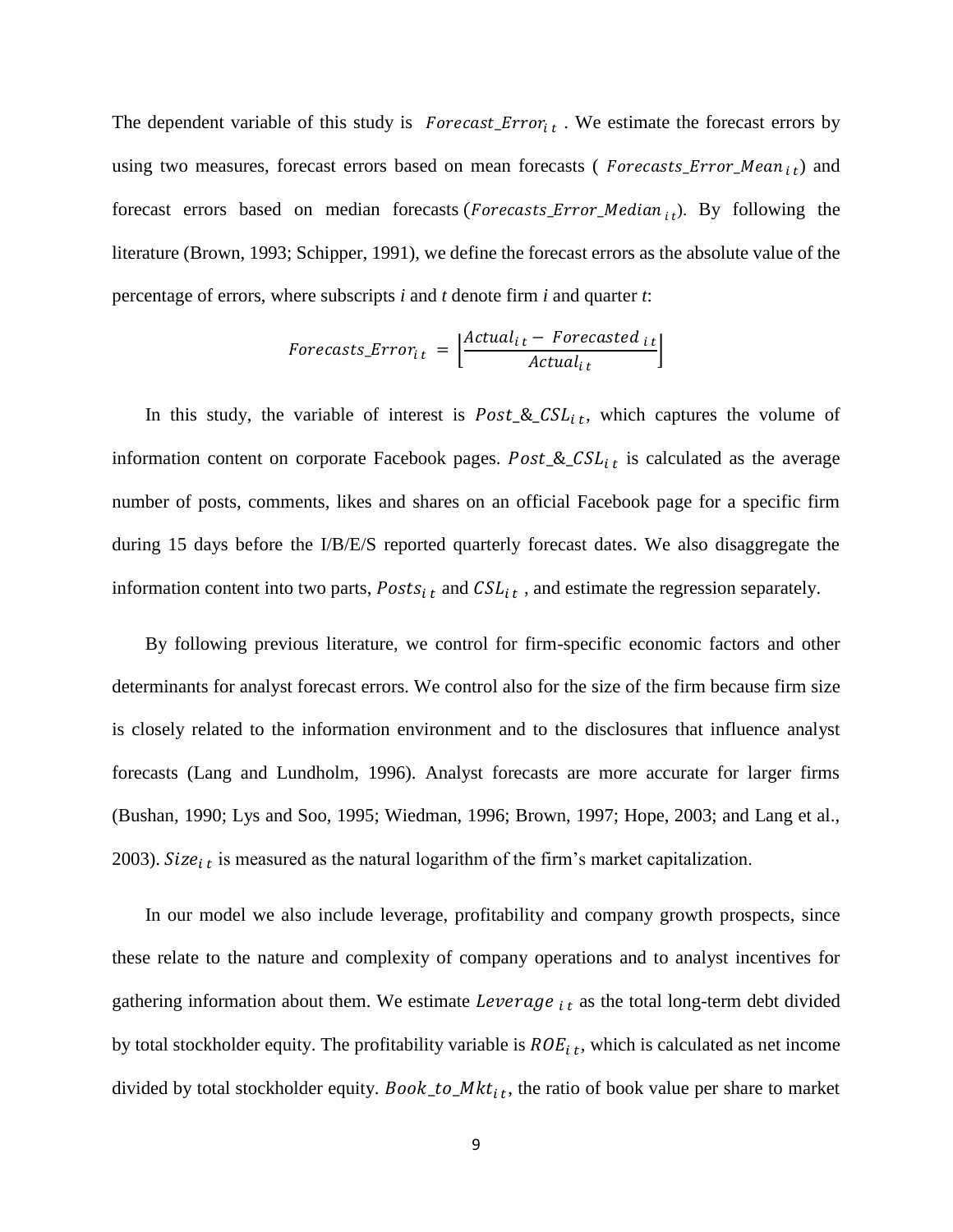value per share, captures the growth prospects of the firm. Prior studies find that analyst forecasts are less accurate for loss firms (Brown, 2001; Ciccone 2001; Hwang et al., 1996). We control the effect of loss firms on forecast errors by including an indicator variable,  $Loss\_{Firm_{i\,t}}$ , which equals 1 if the firm reports negative earnings and 0 otherwise. Lang and Lundholm (1996) find that larger changes in earnings are associated with less accurate forecasts. To control the effect of earnings surprises on forecast errors, we include another variable,  $Change\_in\_EPS_{i,t}$ , the absolute value of the changes in earnings per share from the previous quarter to the current quarter. All the financial control variables are measured based on quarterly reporting.

Lys and Soo (1995) suggest that the greater the number of analysts following a company, the more intense their competition and the higher the incentive to reduce forecast errors in the ongoing competition for forecast reputation. By following the literature, we include the variable, No\_Analyst<sub>it</sub>, which is the natural logarithm of the number of analysts following the firm throughout the quarter (Dhaliwal et al., 2012). Many researchers believe that the degree of forecast errors depends on the time horizon between the forecast dates and the actual announcement dates (Brown et al., 1987; Lys and Soo, 1995; Jaggi and Jain, 1998). Earlier forecasts are subject to greater uncertainty and yield over or under optimism. Forecasts made closer to the time of announcement are more likely to be accurate (Das and Saudaraga, 1998; Jacob et al., 1999; Duru and Reeb, 2002). We control for the effect of the forecast time horizon by including the variable Forecast\_Horizon<sub>it</sub> in the model. Forecast\_Horizon<sub>it</sub> is the number of days between announcement dates and forecast dates. In addition to these control variables, we include dummy variables for each quarter to control the time-fixed effect. We estimate the model by clustering the standard errors by firms. Appendix A summarizes the definitions of all variables and the data bases used to collect those variables.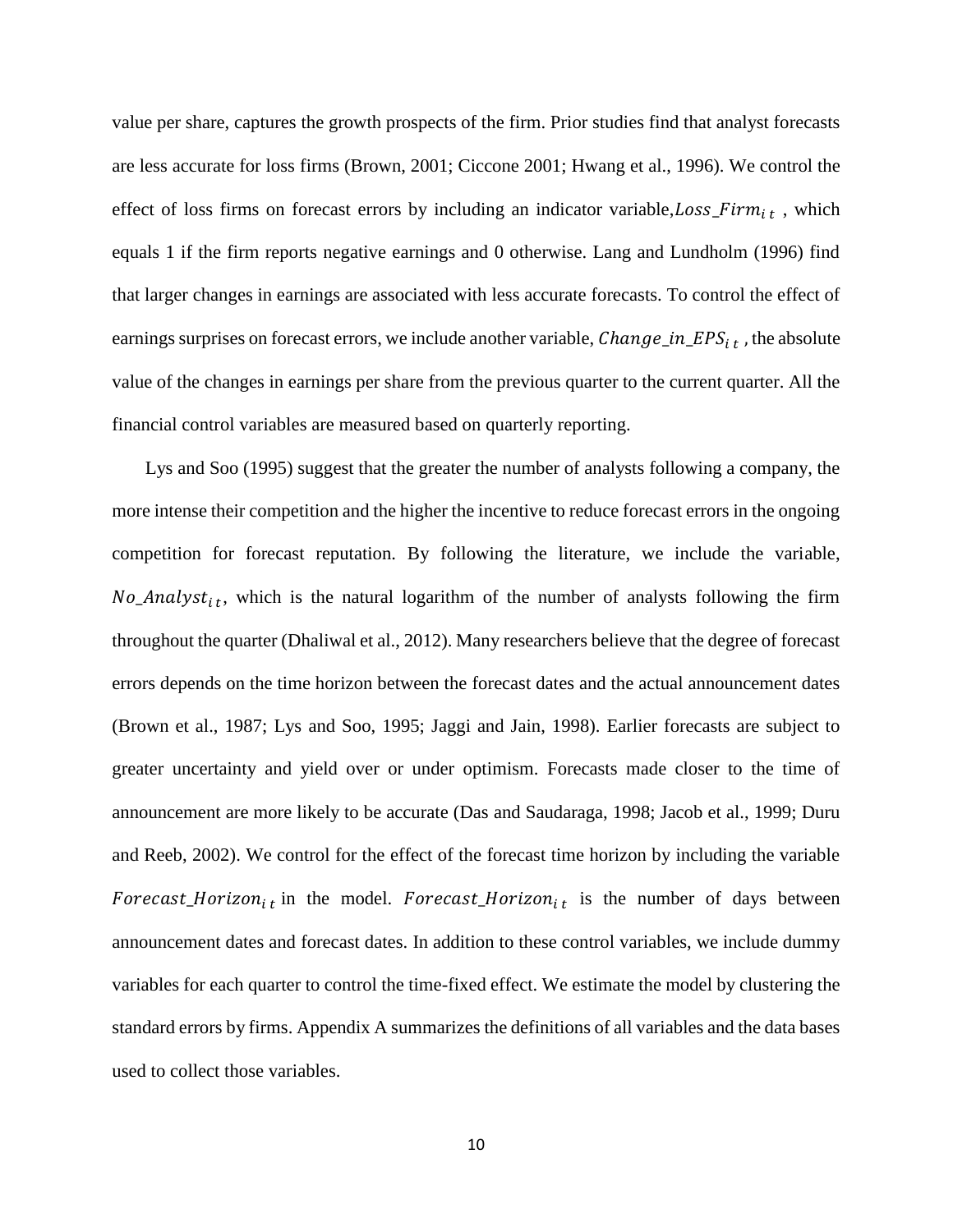#### **5. Results**

# **Sample Distributions**

Table 2 reports the distribution of the sample by year. Panel A shows that in 2011 the number of observations was 1,202 (24.30%) of the sample. 2012, with 543 (11.02%) of the sample, had the least number of observations. Panel B presents the volume of information content on Facebook pages per day. Although Facebook was launched in 2004, its use was limited to students at Harvard University. In September 2006, it became available to anyone aged 13 and over with a valid email address. The culture of the corporate Facebook page develops in 2007, although few companies shared information on their Facebook pages at that time. Panel B in Table 2 shows that the average number of posts and CLS per day in 2008 was 0. However, the average number of posts and CLS per day grew quickly in the later years of our sample period. For example, for 2011 and 2012 the average number of posts and CLS per day is 214.62 and 377.54, respectively, although the average number of posts per day throughout the sample years is less than one. In terms of volume, the information content comes primarily from the CLS provided by the public and stakeholders.

Panel C reports the sample distribution based on the SIC industry classifications. In our sample, manufacturing is the largest sector and contains 1,747 observations (35.44%) of the entire sample. The second largest sector is the wholesale and retail trade with 1,022 observations (20.73%), followed by transportation, communication and utilities with 820 observations (16.64%). The smallest sectors are agriculture, forestry and fishing, and the public administration sector, which have 17 and 19 observations, respectively. Panel D shows the data for the average Facebook content across industries. Transportation, communication and utilities have the highest number of average posts and CLS per day, 193.81, followed by the wholesale and retail trade sector with 178.97 posts and CLS per day.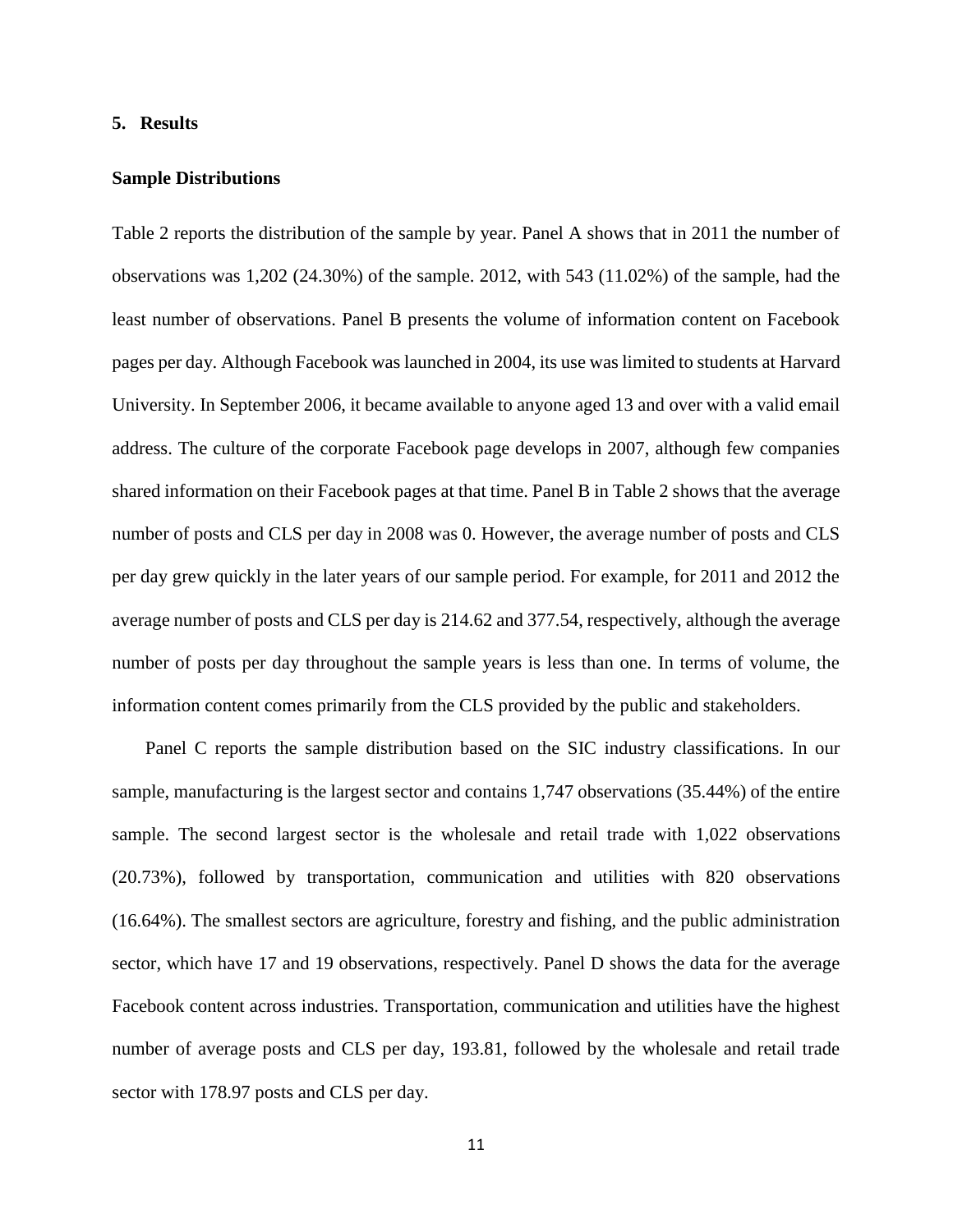#### [Insert Table 2 Here]

# **Descriptive Statistics**

Table 3 presents the descriptive statistics of the key variables used in this study. The mean value of posts and CLS is 112.139 per day with a maximum value of 35,580. The standard deviation of posts and CLS is 951.625. The mean and standard deviation values of posts per day are 0.343 and 0.771. With a median value of 0, the distributions of all Facebook variables are highly skewed. The mean value of the analyst mean-estimates based forecast errors is 11.3%, and median-based forecast errors are 11.2%. The standard deviations of *Forecast\_Error\_Mean* and *Forecast\_Error\_Median* are 0.252 and 0.248, respectively. While the average number of analysts following a firm is 7.479, the minimum and maximum numbers are 1 and 41. The average forecast horizon is 283.19 days with a standard deviation value of 49.669. The minimum and maximum values of forecast horizon are 0 and 1,581 days.

The average size (natural logarithm of the market capitalization) of the firms in the sample is 9.09 and the standard deviation is 1.333. The minimum and maximum values of firm size are 3.415 and 12.509. The mean and standard deviation of the leverage values are 0.708 and 11.867. The mean and median values of *ROE* are 0.007 and 0.034, and the standard deviation is 1.01. The variable *Book\_to\_Mkt* has a mean of 0.60 and standard deviation of 0.892. The average value of the indicator variable for the loss firms is 0.12 and the median value for *Loss\_Firm* is 0. The mean and standard deviation values of the variable *Change in EPS* are 0.625 and 2.308. The minimum and maximum values for *Change\_in\_EPS* are 0 and 111.01. All financial variables are winsorized at the 1% and 99% levels.

[Insert Table 3 Here]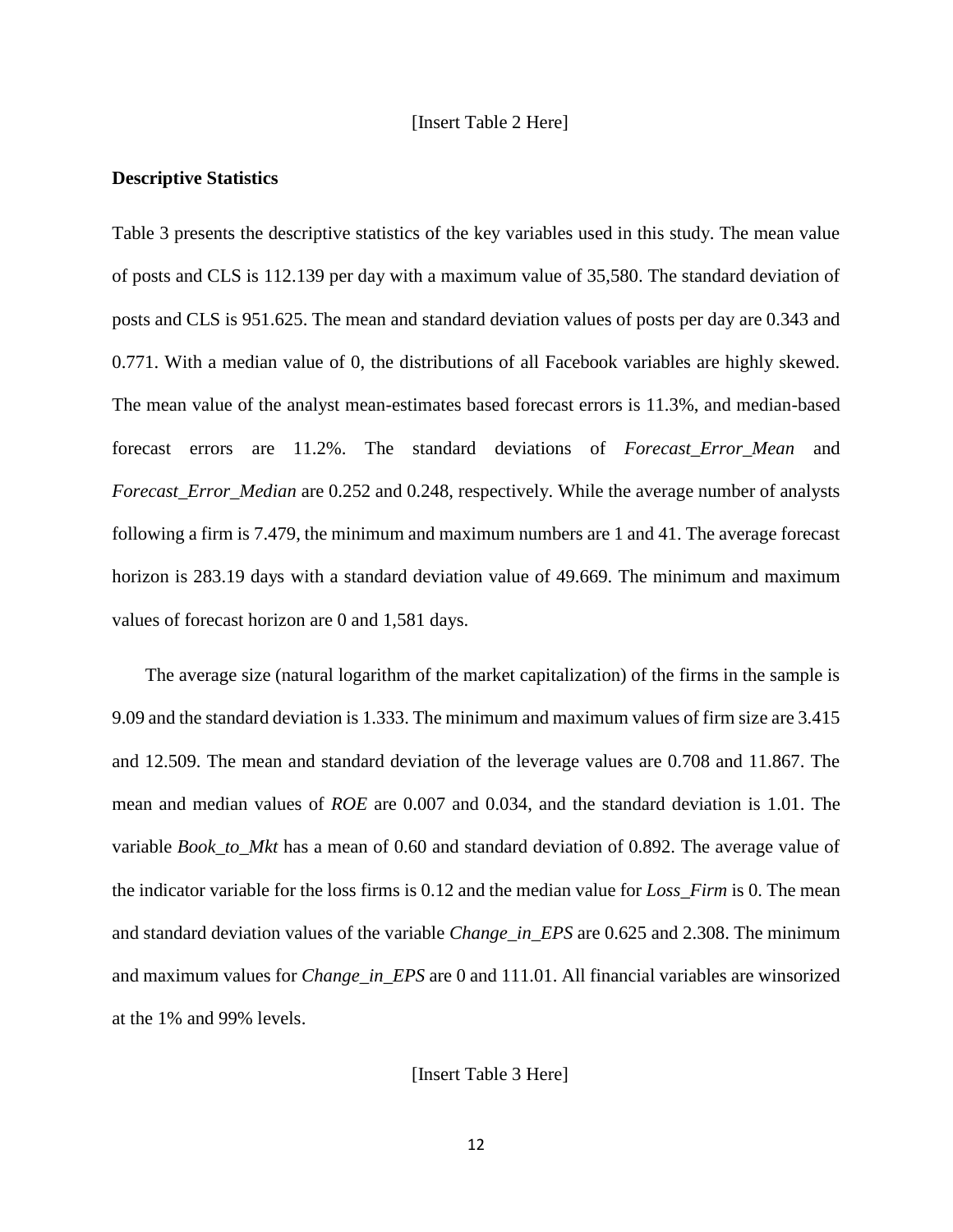# **Correlation Matrix**

Table 5 reports the Pearson correlation values among the variables. All Facebook variables, *Post\_&\_CLS, Post* and *CLS* are highly correlated with each other. The correlation between *Post*  and *CLS* is 0.809. The Facebook variables that capture the information volume on corporate Facebook pages are significantly negatively related to analyst forecast errors. These negative correlations provide the univariate supports for our predictions. The correlation value between *Post\_&\_CLS* and *Forecast\_Error\_Mean* is -0.111. *Forecast\_Error\_Mean* and *Post* is significantly correlated with a correlation value of -0.079. *Forecast\_Error\_Median* is significantly correlated with *Post\_&\_CLS, Post* and *CLS* with correlation values of -0.113, -0.084 and -0.113, respectively. This negative correlation implies that forecast errors decrease with the volume of information content on Facebook. The Facebook variables are significantly and positively related to firm *Size*, and negatively correlated with *Book\_to\_Mkt*. However, there is no correlation between Facebook variables and *Leverage, ROE, Loss\_Firm* and *Change\_in\_EPS*. Facebook information content is positively correlated with *No\_Analyst* but unrelated to *Forecast\_Horizon*.

Analyst forecast errors are positively correlated with *Book\_to\_Mkt, Loss\_Firm* and *Change in EPS.* For loss firms and firms with more earnings surprises, forecast errors are higher. For large firms, analysts forecast errors are lower, as they are for firms followed by a higher number of analysts. The correlation between *Forecast\_Error\_Mean* and *Size* is -0.052, and the correlation between *Forecast\_Error\_Mean* and *No\_Analyst* is -0.144. Firm size is negatively and significantly correlated with *Book\_to\_Mkt, Loss\_Firm* and *Change\_in\_EPS,* and positively correlated with *ROE*, *No\_Analyst* and *Forecast\_Horizon*. *ROE* is negatively correlated with *Book\_to\_Mkt, Loss\_Firm* and *Change\_in\_EPS. Book\_to\_Mkt* is positively correlated with *Loss\_Firm*, *Change\_in\_EPS* and *Forecast\_Horizon,* and positively related to *No\_Analyst*.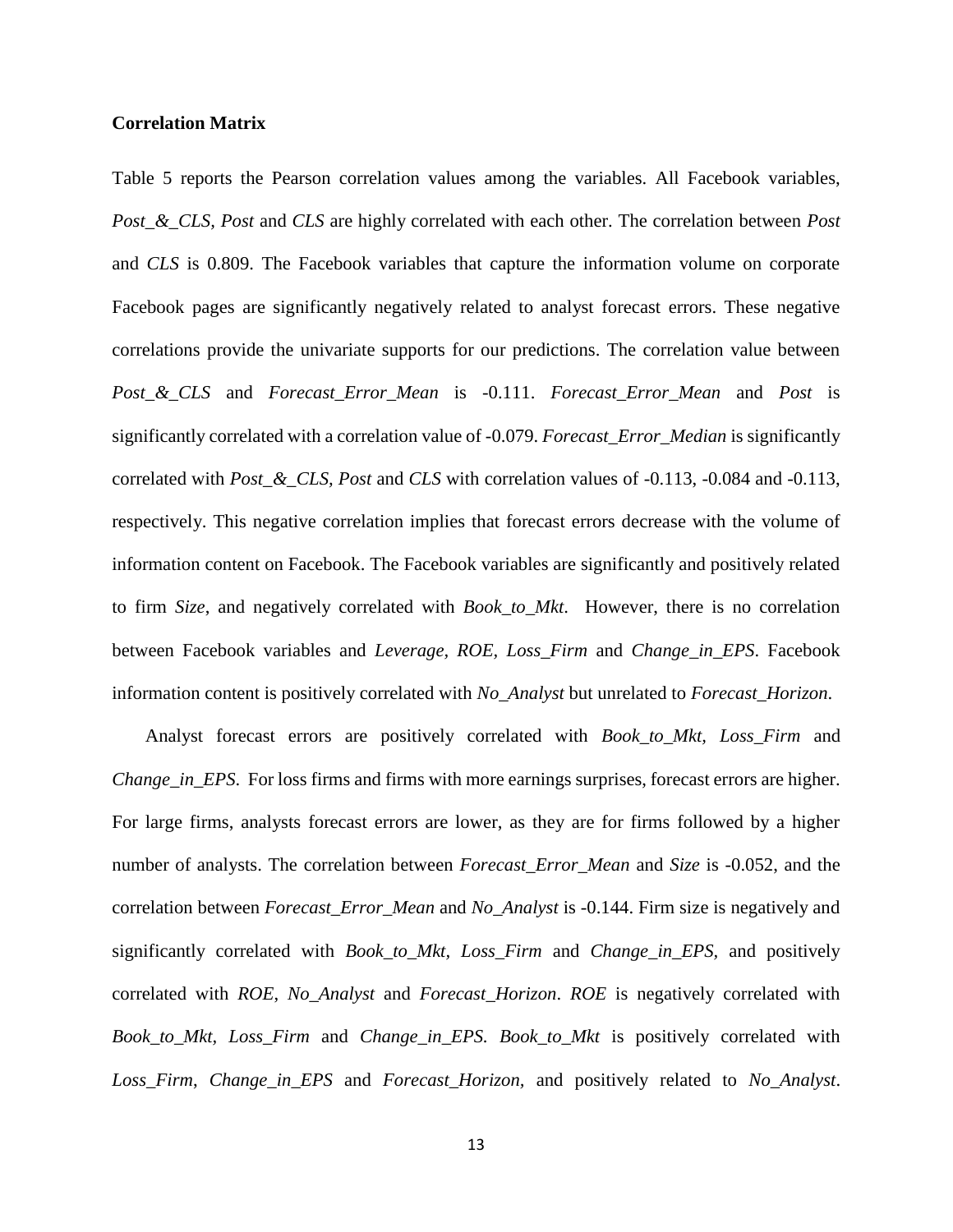*Loss\_Firm* is negatively related to *No\_Analyst* and *Forecast\_Horizon. No\_Analyst* is positively related to *Forecast\_Horizon.* 

# [Insert Table 4 Here]

# **Regression Results**

Table 5 presents the multivariate regression results. The explanatory variable in Panel A is *Post\_&\_CLS.* The first column in Panel A shows the regression results where the forecast errors are calculated based on the mean forecasts. The variable *Post\_&\_CLS* is significantly and negatively associated with *Forecast\_Error\_Mean*. The value of the coefficient is -0.0062 with a *t*stat value -3.02. This finding supports our hypothesis that analyst forecast errors decrease with the volume of information content on corporate Facebook pages. Analysts are using Facebook information and interpreting such information to provide more accurate forecasting. *Forecast\_Error\_Mean* is positively correlated with firm size and *Loss\_Firm*, and negatively associated with *No\_Analyst*. The model's adjusted  $R^2$  value is 11.26%. Table 5, Panel A, also reports the regression model where the dependent variable is *Forecast\_Error\_Median.* The results are consistent with column one, and provide additional support for our analysis that the forecast errors based on the median forecast estimates decline with the contents on Facebook pages. The coefficient value on *Forecast\_Error\_Median* is -0.0058 with a *t*-stat value -3.12. The adjusted R<sup>2</sup> value of the second model is 8.04%.

We then disaggregate our variable of interest, *Post\_&\_CLS,* into two parts, *Post* and *CLS*, and re-estimate the regression models separately. Panel B shows the regression results for the Facebook variable *Post*. *Post* variable identifies the corporation provide information on Facebook. The regression results show that there is no significant association between the dependent variables, *Forecast\_Error\_Mean* and *Forecast\_Error\_Median*, and *Post*. This finding implies that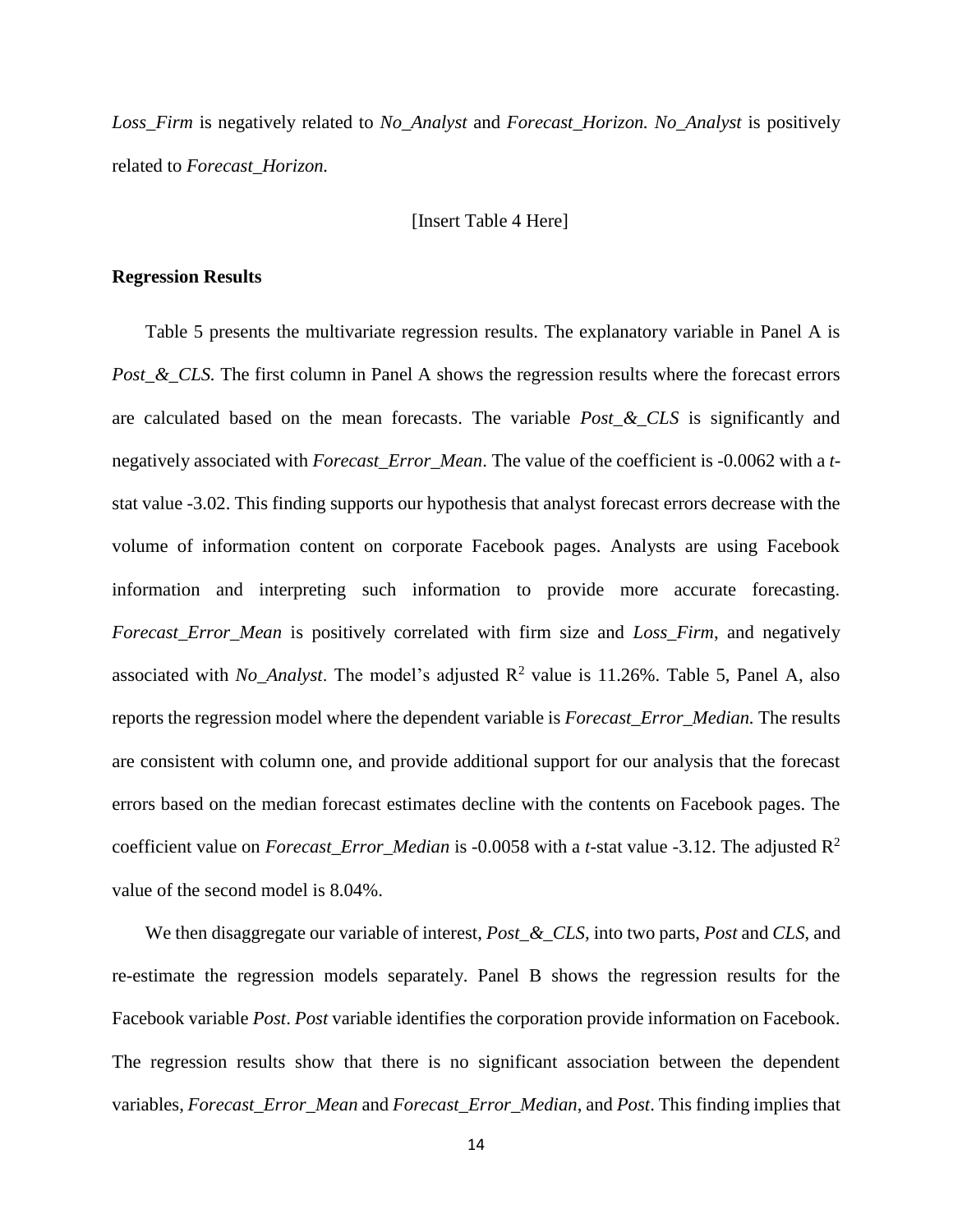financial analysts may not gather incremental information from Facebook posts to help improve their forecast accuracy. One possible explanation for this finding is that Facebook post information is available already to financial analysts. The analysts could collect the information from other sources before the companies post their information on social media. It is also possible that, because of the Regulation FD, corporations would not provide material information to the users of the Facebook. Therefore, the information in the posts does not add incremental value to the information environment for the analysts.

Panel C in Table 5 reports the regression results where the key explanatory variable is *CLS.*  The variable *CLS* captures the Facebook user reactions to corporate posts. The information content in *CLS* is generated by the public and key stakeholders such as investors and customers. The results for both regression models in Panel C show that there are significant negative associations between *CLS* and forecast errors. This finding implies that financial analysts use the information from public and stakeholder reaction and incorporate those into their forecasting decisions. The information in Facebook posts varies from promotional sales to acquisition and merger-related key decisions, and it appears that Facebook, a vast and interactive platform, engages the public and stakeholders in key corporate decisions. Stakeholder reactions to various corporate decisions are often critical, adding value to the information environment for financial analysts. The more CLS, the richer the information content to help financial analysts reduce forecasting errors.

# [Insert Table 5 Here]

We do additional analysis to confirm that our results are not biased by the selection of the timewindow for Facebook information before the analyst forecast dates. In our main analysis, we consider the Facebook information content for 15 days before the forecast dates. In Table 6, we change the time-window to a 30 day period before the announcement dates. The results are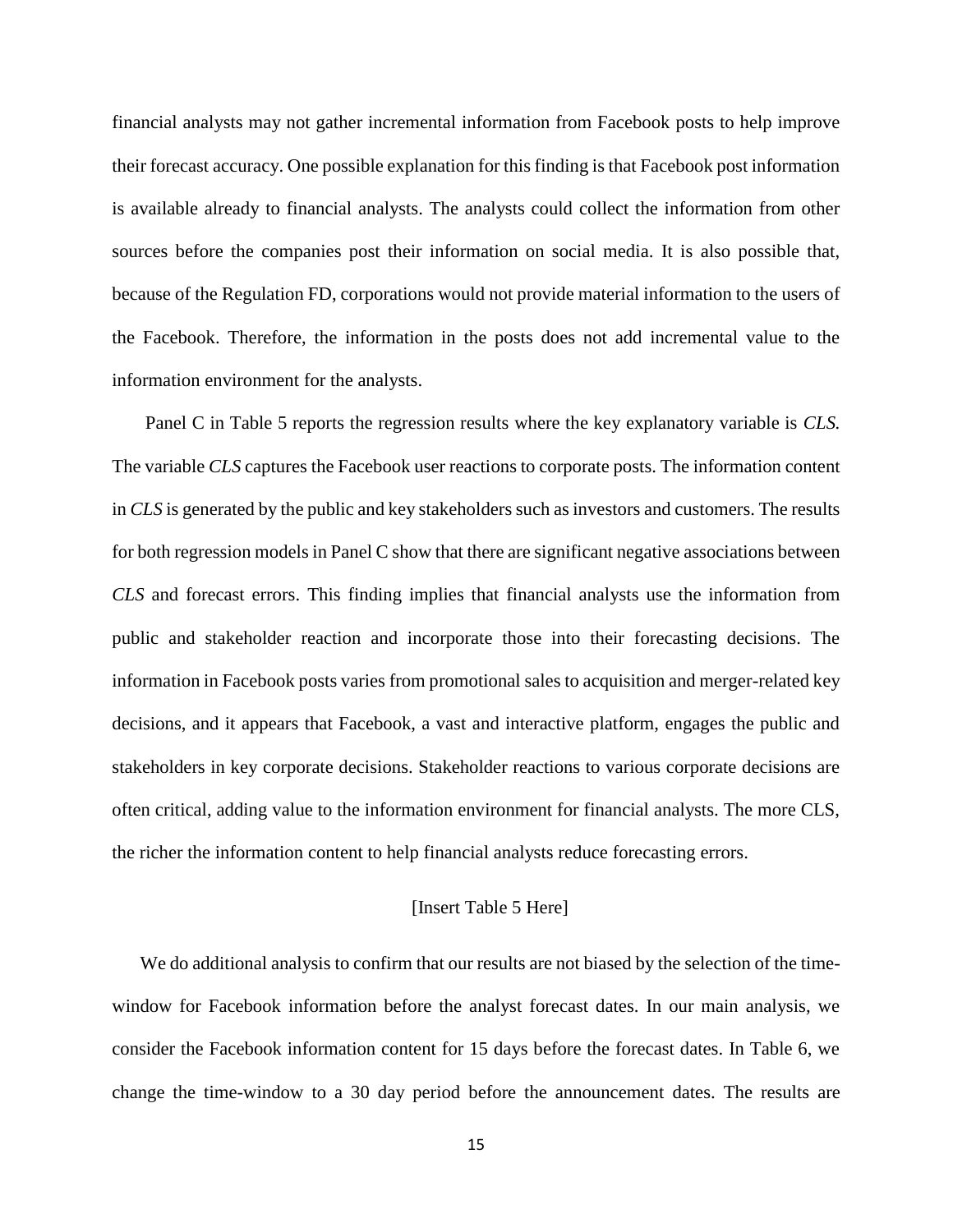consistent with the original findings. The first column in Table 6 shows that *Post\_&\_CLS* is significantly and negatively associated with *Forecast\_Error\_Mean*. The value of the coefficient is -0.0063 with a *t*-stat value -2.92. This finding supports our hypothesis. We find the similar results using *Forecast\_Error\_Median* as the dependent variable. The findings for the control variables are also consistent with the findings in Table 5. We do the same analysis altering the time-window for Facebook information to 45 days and 7 days before the forecast dates. All regression results (un-tabulated) provide supports for our hypothesis. These consistent findings confirm that the results are not biased by the selection of the time-window for Facebook information content, and financial analysts look continuously for information on social media and incorporate them into their forecast decisions.

# [Insert Table 6 Here]

# **6. Conclusion**

This study provides the first evidence on whether financial analysts use information on social media for company forecasting. We focused primarily on the information content in corporate Facebook pages, since Facebook is the largest social network with more than 1.7 billion active users worldwide. We hand-collected information on posts, comments, likes and shares for companies in the S&P 500, and measured the information content in their Facebook pages. By using the data of 4,929 quarterly forecasts from 2008 to 2012, we find that there is a significant negative association between analyst forecast errors and the volume of information on corporate official Facebook pages. We also separate the Facebook contents into two parts ‒ posts and CLS ‒ and find that financial analysts use the information in CLS provided by the public and company stakeholders. On the other hand, we found no evidence that corporate posts provide analysts with information that aids more accurate forecasting.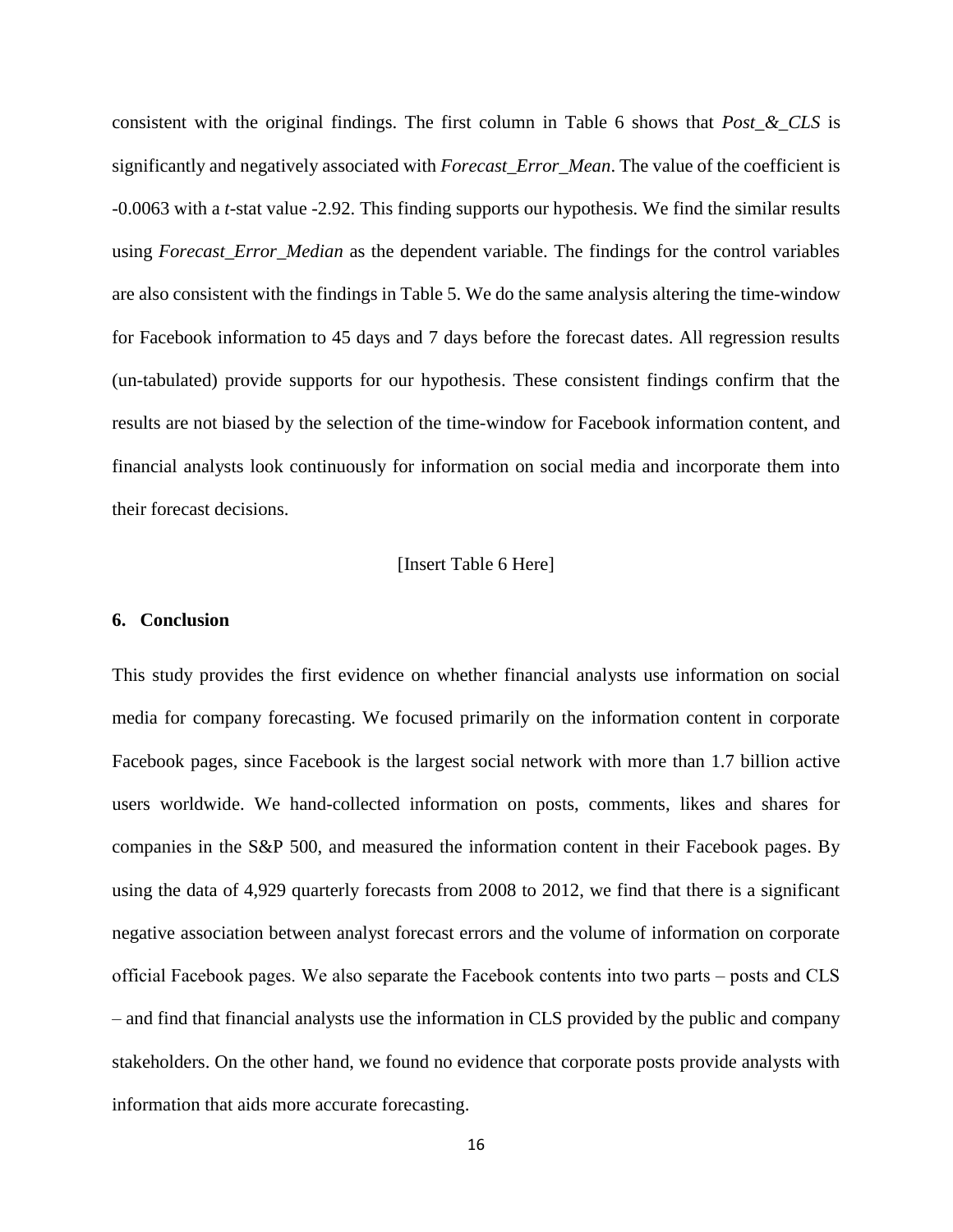Our study has some limitations. First, we focus on the S&P 500 firms, all of whose companies are large and already in a rich information environment. The findings may differ for small or midsized firms. Second, the period of our sample, 2008 to 2012, coincides with the early period of the corporate Facebook culture, and many firms in our sample did not have a Facebook presence in early period of the sample. Although the number of Facebook users grew rapidly from 2008, frequent posts on company Facebook pages did not appear until later. A more recent dataset on Facebook content may provide better results for our analysis. Third, a further limitation of our study is that we did not classify the type of information in the posts. Future studies could do so, paying particular attention to the comments and reactions that stakeholders have about corporate postings, and examining whether they influence the revision of analyst forecasts.

Overall, our study provides evidence of the increasing importance of social media as an effective and interactive channel for providing and circulating corporate information for sophisticated users such as financial analysts.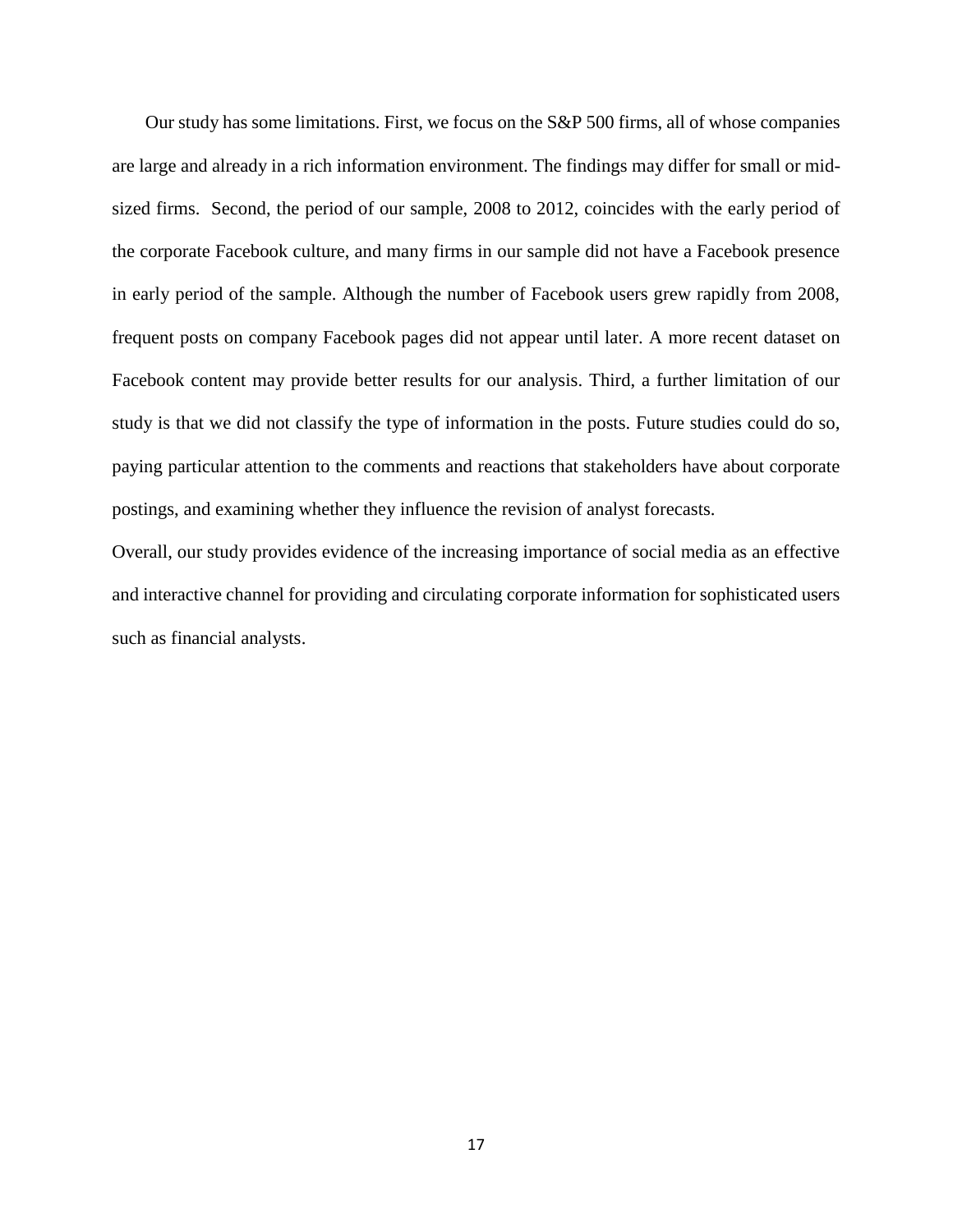## **References:**

Antweiler, W., and Frank, M. 2004. Is all that talk just noise? The information content of internet stock message boards. *Journal of Finance*, 59(3), 1259-1294.

Blankespoor, E. Miller, G., and White, H. 2014. The role of dissemination in market liquidity: evidence from firms' use of Twitter. *The Accounting Review,* 89(1), 79-112.

Brown, L. 1993. Earnings forecasting research: Its implications for capital market research. *International Journal of Forecasting*, 9, 295-320.

Brown, L. 1997. Analyst forecasting errors: Additional evidence. *Financial Analysts Journal*, November-December, 81-88.

Brown, L. 2001. A temporal analysis of earnings surprises: Profits vs. losses*. Journal of Accounting Research,* 39, 221-241.

Brown, L. D., G. Richardson, and S. Schwager. 1987. An information interpretation of financial analyst superiority in forecasting earnings. *Journal of Accounting Research,* 25, 49-67.

Bushan, R. 1990. Firm characteristics and analysts following. *Journal of Accounting and Economics*, 13, 2, 255-274.

Ciccone, S. 2001. Analyst forecast properties, financial distress, and business risk. Working paper, University of New Hampshire.

Das, S., and S.M. Saudaragan. 1998. Accuracy, bias, and dispersion in analysts' earnings forecasts: The case of cross-listed foreign firms. *Journal of International Financial Management and Accounting*, 9, 1, 16-33.

Dhaliwal, D. S., Radhakrishnan, S., Tsang, A., and Yang, Y. G. 2012. Nonfinancial disclosure and analyst forecast accuracy: International evidence on corporate social responsibility disclosure. *Accounting Review*, 87 (3), 723-759.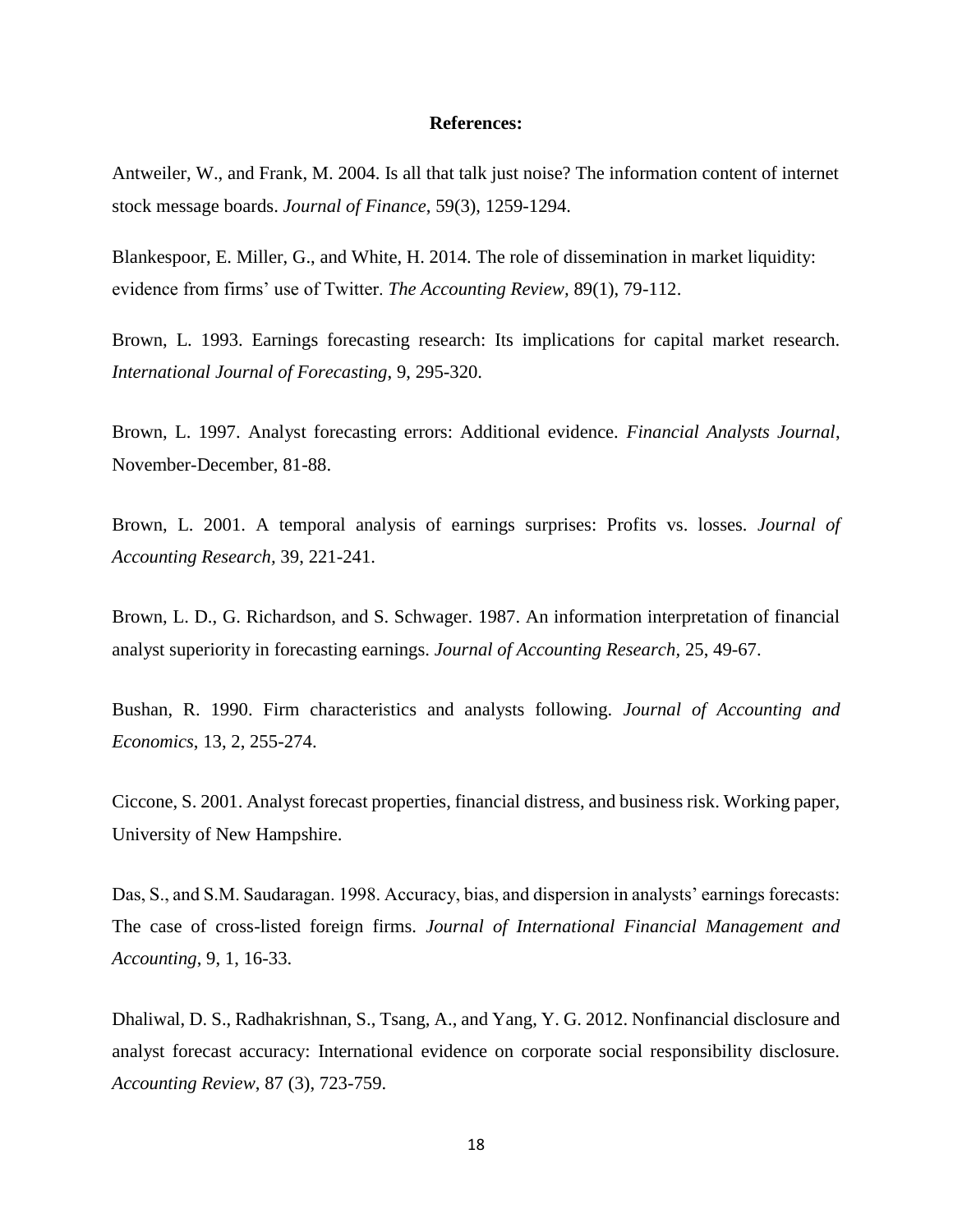Duru, A. and D.M. Reeb. 2002. International diversification and analysts' forecast accuracy and bias. *The Accounting Review*, 77, 2, 415-433.

Hasan, R., Wang, W. 2016. Social network activity, financial performance, and equity value. *Working paper.*

Hope, O. 2003. Disclosure practices, enforcement of accounting standards, and analysts' forecast accuracy: An international study. *Journal of Accounting Research* 41 (May), 235–272.

Hwang, L., C. Jan, and S. Basu. 1996. Loss firms and analysts' earnings forecast errors. *Journal of Financial Statement Analysis*. 1 (Winter), 18-31.

Jacob, J, T. Z. Lys, and M. Neale. 1999. Expertise in forecasting performance of security analysts. *Journal of Accounting Economics*, 28, 51-82.

Jaggi, J, and R. Jain. 1998. An evaluation of financial analysts' earnings forecasts for Hong Kong firms. *Journal of International Financial Management and Accounting*, 9, 3, 177-200.

Lang, M., and R. Lundholm. 1996. Corporate disclosure policy and analyst behavior. *The Accounting Review*, 71 (4), 467–493

Lang, M., K. Lins, and D. Miller. 2003. ADRS, analysts, and accuracy: Does cross-listing in the United States improve a firm's information environment and increase market value? *Journal of Accounting Research,* 41 (2), 317–345.

Lee, F., Hutton, A., and Shu, S. 2015. The role of social media in the capital market: evidence from consumer product recalls. *Journal of Accounting Research,* 53(2), 367-404.

Luo, X., & Zhang, J. (2013). How do consumer buzz and traffic in social media marketing predict the value of the firm? *Journal of Management Information Systems, 30*(2), 213-238.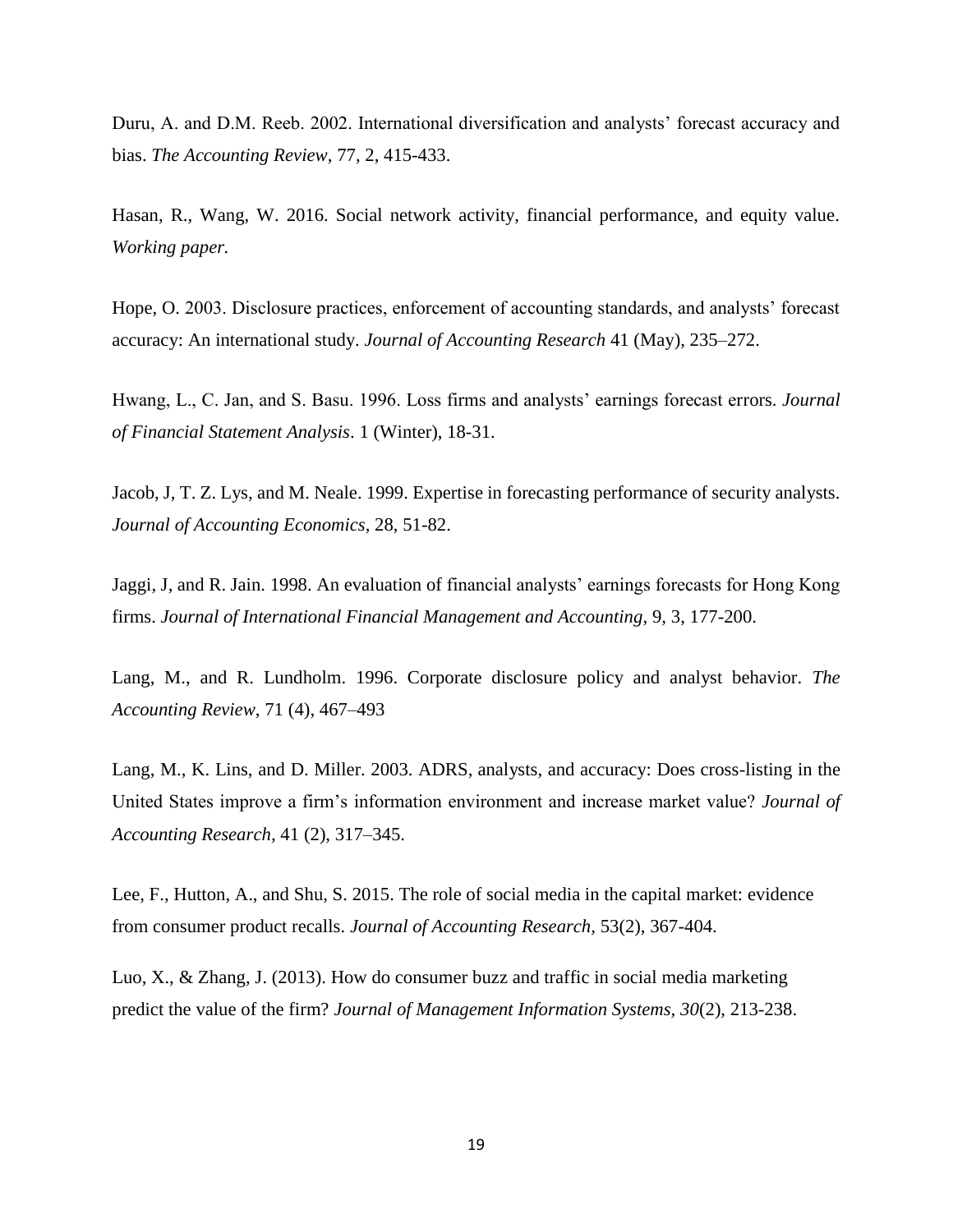Luo, X., Zhang, J., and Duan, W. 2013. Social media and firm equity value. *Information Systems Research,* 24(1), 146–163.

Lys, T., and L. Soo. 1995. Analysts' forecast precision as a response to competition. *Journal of Accounting, Auditing and Finance*, 10 (4), 751–765.

Schipper, K. 1991. Commentary on analysts' forecasts. *Accounting Horizons* 5 (December), 105– 121.

Wiedman, C. 1996. The relevance of characteristics of the information environment in the selection of a proxy for the market's expectations for earnings: An extension of Brown, Richardson & Schwager, *Journal of Accounting Research*, 34, 2, 313- 324.

Wysocki, P. 1998. Cheap talk on the Web: The determinants of postings on stock message boards. *Working paper. University of Michigan.*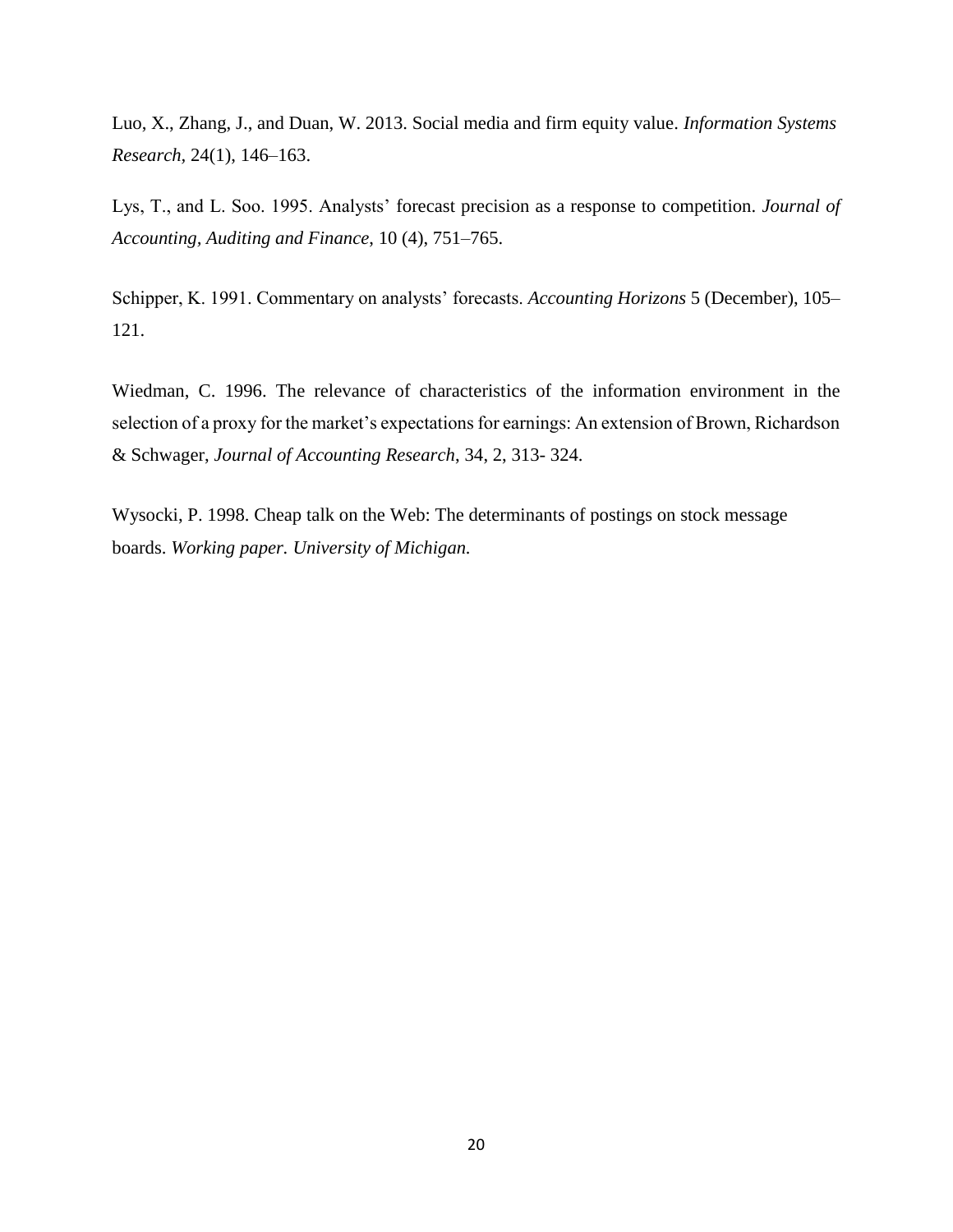| <b>Variable</b>              | <b>Definition</b>                                                                                                                                                                                    | <b>Data Source</b>      |
|------------------------------|------------------------------------------------------------------------------------------------------------------------------------------------------------------------------------------------------|-------------------------|
| <b>Dependent Variables</b>   |                                                                                                                                                                                                      |                         |
| Forecast_Error_Mean          | Percentage of forecast errors calculated as the difference between<br>actual values and mean forecasts, divided by the actual values                                                                 | $I/B/E/S^*$             |
| Forecast_Error_Median        | Percentage of forecast errors calculated as the difference between<br>actual values and median forecasts, divided by the actual values                                                               | I/B/E/S                 |
| <b>Explanatory Variables</b> |                                                                                                                                                                                                      |                         |
| $Post\_&CLS$                 | Natural logarithm of average number of posts, comments, likes<br>and shares in an official Facebook page for a specific firm during<br>the 15 days before the quarterly forecast dates               | Hand-collect            |
| Post                         | Natural logarithm of average number of posts in an official<br>Facebook page for a specific firm during the 15 days before the<br>quarterly forecast dates                                           | Hand-collect            |
| <b>CLS</b>                   | Natural logarithm of average number of comments, likes and<br>shares in an official Facebook page on corporate posting for a<br>specific firm during the 15 days before the quarterly forecast dates | Hand-collect            |
| <b>Control Variables</b>     |                                                                                                                                                                                                      |                         |
| <i>Size</i>                  | Natural logarithm of the market capitalization of the firm at the<br>end of the quarter                                                                                                              | CRSP and<br>Compustat** |
| Leverage                     | Total long-term debt divided by total stockholders' equity                                                                                                                                           | Compustat               |
| <b>ROE</b>                   | the net income divided by total stockholders' equity                                                                                                                                                 | Compustat               |
| Book_to_Mkt                  | Book value per share and market value per share                                                                                                                                                      | CRSP and<br>Compustat   |
| Loss_Firm                    | An indicator variable equals 1 if the firm reports negative earnings,<br>and 0 otherwise                                                                                                             | Compustat               |
| Change_in_EPS                | Absolute value of the changes in earnings per share from the<br>previous quarter to current quarter                                                                                                  | Compustat               |
| No_Analyst                   | Natural logarithm of the number of analysts that follow the firm<br>throughout the quarter                                                                                                           | I/B/E/S                 |
| Forecast_Horizon             | Number of days between the actual announcement dates and<br>forecast dates                                                                                                                           | I/B/E/S                 |

# **Appendix A**

\* We collect the forecast data from I/B/E/S Summary Statistics.

\*\* Financial variable information has been collected from Compustat Quarterly.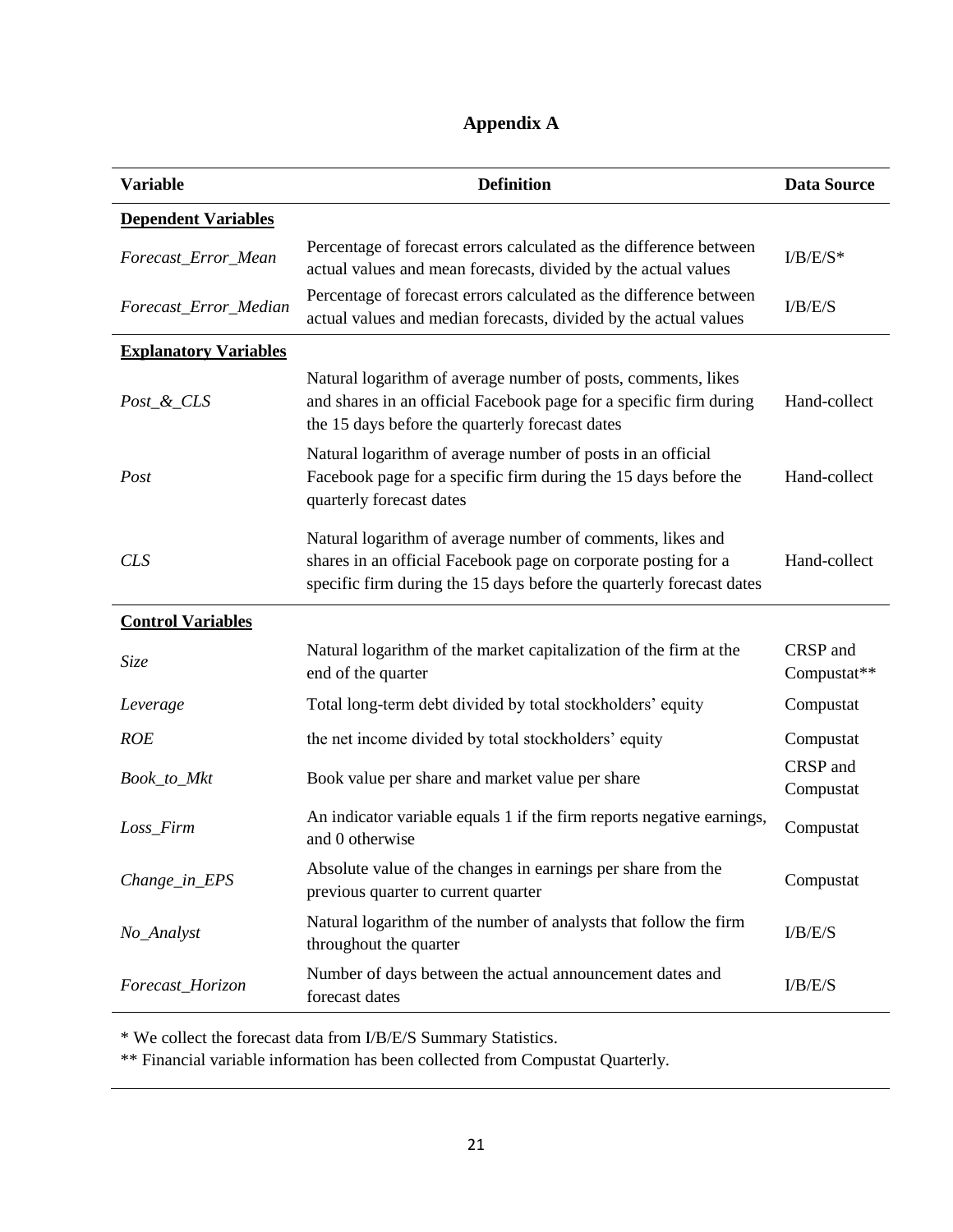# **Sample Selection Procedure**

This Table reports the data collection and sample selection procedures. Analysts' forecasts data have been collected from the IBES database. All financial information are from the Compustat. Facebook information is hand-collected. The sample period is from 2008 to 2012. Final sample is restricted to S&P 500 firms.

| <b>Criteria</b>                                                                                                                                                                          | <b>Number of</b><br><b>Observation</b> |
|------------------------------------------------------------------------------------------------------------------------------------------------------------------------------------------|----------------------------------------|
| Initial sample consists of all the quarterly forecasts from the IBES database for<br>the years from 2008 to 2012                                                                         | 51,618,039                             |
| Less, Number of observations deleted for the exclusion of non-latest forecasts                                                                                                           | (51, 362, 306)                         |
| Number of observations after deleting the non-latest forecasts                                                                                                                           | 255,733                                |
| Less, Number of observations deleted for the exclusion of the forecasts that<br>were made after the actual announcements                                                                 | (78, 101)                              |
| Number of observations after deleting the forecasts made after the actual<br>announcement dates                                                                                          | 177,632                                |
| Less, Number of observations deleted for non-S&P 500 firms and for the data<br>unavailability of the Facebook information                                                                | (172, 468)                             |
| Number of observations after merging the IBES and Facebook dataset                                                                                                                       | 5,164                                  |
| Less, Number of observations deleted for the unavailability of the financial<br>information in the Compustat data base and for other forecast related missing<br>values in IBES database | (235)                                  |
| <b>Final Sample</b> <sup>a</sup>                                                                                                                                                         | 4,929                                  |

<sup>a.</sup> Final Sample consists of 4,929 quarterly forecasts for 436 firms from S&P 500 for which all required information for the forecast related, financial and Facebook variables for the period from 2008 to 2012 are available.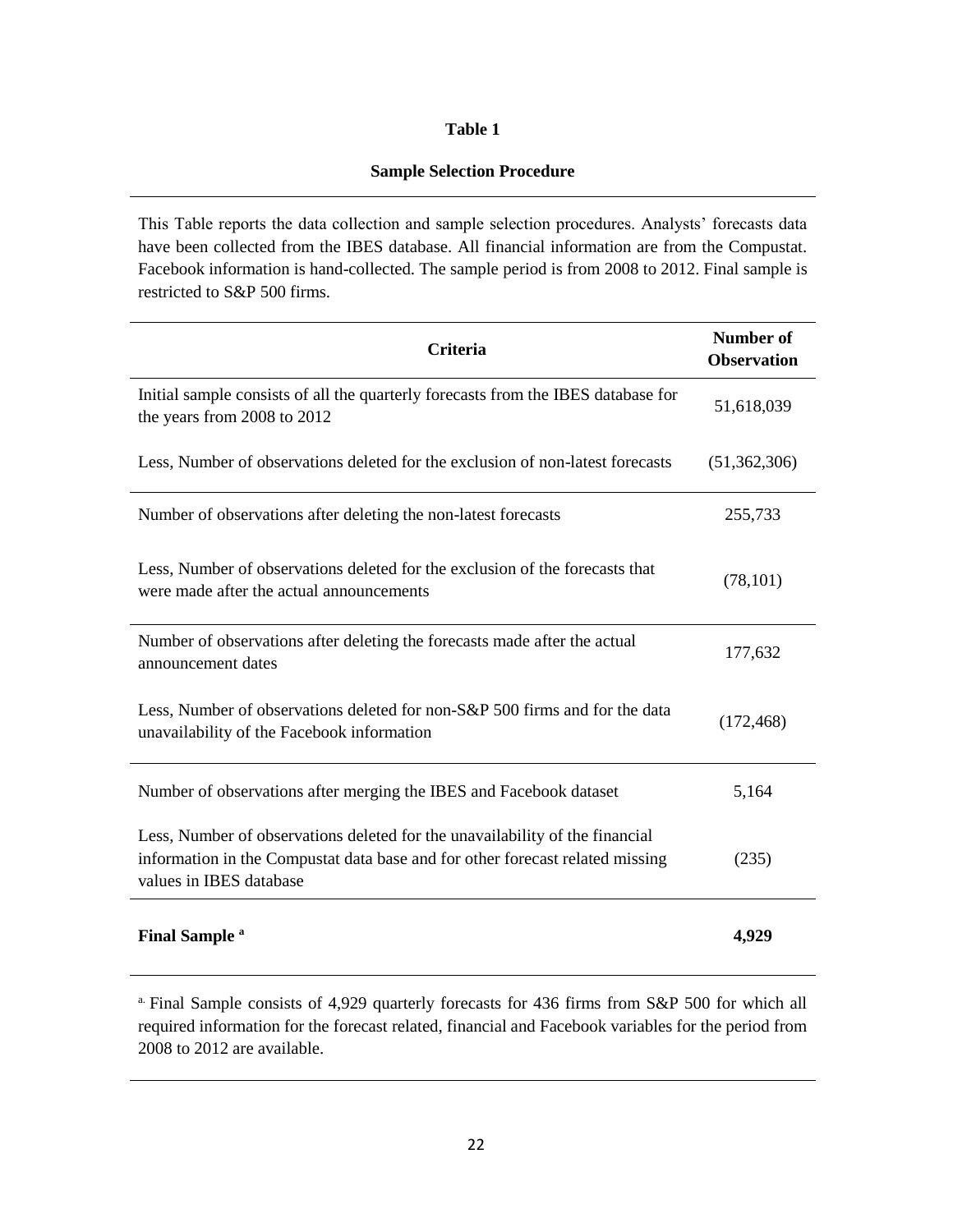# **Panel A Year-Wise Sample Distribution**

This table presents the distribution of the final sample used in this study. The sample consists of 436 firms' 4,929 quarterly forecasts for the period 2008 to 2012. The sample is restricted to the S&P 500 firms. The sample excludes the non-latest forecasts and forecasts made after the announcement date. Panel A reports the distribution of the sample by year. Panel B presents the average number of Facebook information content per day over the years. Panel C represents sample distribution by one-digit SIC industry classifications. Panel D shows the average number of Facebook information content per day across the industries.

| Year         | <b>Frequency</b> | Percentage | <b>Cumulative Percentage</b> |
|--------------|------------------|------------|------------------------------|
| 2008         | 885              | 17.95%     | 17.95%                       |
| 2009         | 1124             | 22.80%     | 40.76%                       |
| 2010         | 1175             | 23.84%     | 64.60%                       |
| 2011         | 1202             | 24.39%     | 88.98%                       |
| 2012         | 543              | 11.02%     | 100.00%                      |
| <b>Total</b> | 4929             | 100.00%    |                              |

**Panel B Year-Wise Average Facebook Information Content Per Day**

| Year         | <b>Frequency</b> | <b>Average Number of</b><br>Post & CLS Per Day | <b>Average Number</b><br>of Post Per Day | <b>Average Number</b><br>of CLS Per Day |
|--------------|------------------|------------------------------------------------|------------------------------------------|-----------------------------------------|
| 2008         | 885              | 0.00                                           | 0.00                                     | 0.00                                    |
| 2009         | 1,124            | 8.89                                           | 0.06                                     | 8.82                                    |
| 2010         | 1,175            | 67.88                                          | 0.34                                     | 67.53                                   |
| 2011         | 1,202            | 214.62                                         | 0.64                                     | 213.98                                  |
| 2012         | 543              | 377.54                                         | 0.80                                     | 376.74                                  |
| <b>Total</b> | 4,929            |                                                |                                          |                                         |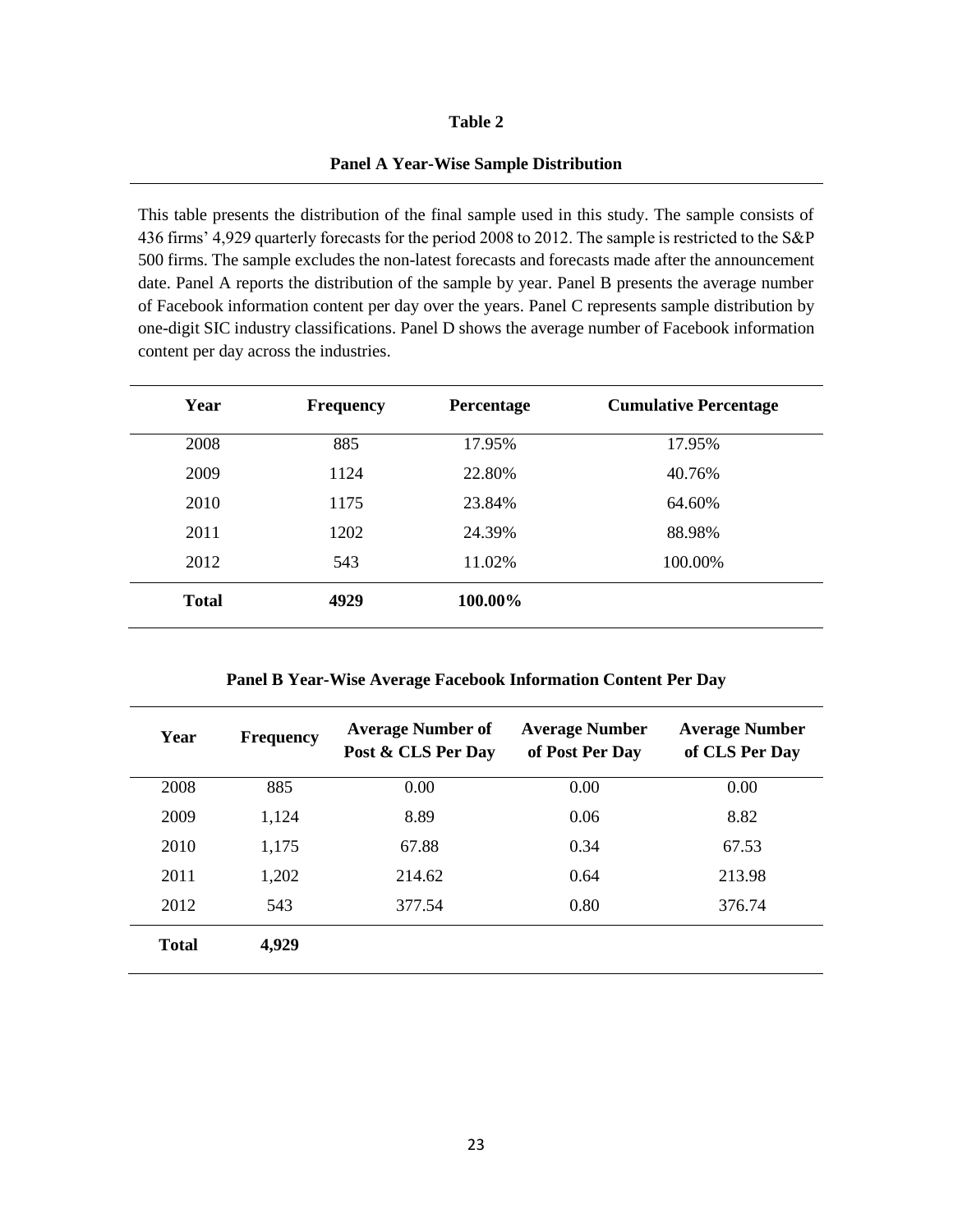| <b>Industry</b>                           | <b>SIC Codes</b> | <b>Frequency</b> | Percentage | <b>Cumulative Percentage</b> |
|-------------------------------------------|------------------|------------------|------------|------------------------------|
| Agriculture, Forestry & Fishing           | $0100 - 0999$    | 17               | 0.34%      | 0.34%                        |
| Mining and Constructions                  | 1000 - 1799      | 172              | 3.49%      | 3.83%                        |
| Manufacturing                             | $2000 - 3999$    | 1,747            | 35.44%     | 39.27%                       |
| Transportation, Communication and Utility | $4000 - 4999$    | 820              | 16.64%     | 55.91%                       |
| Wholesale and Retail Trade                | $5000 - 5900$    | 1,022            | 20.73%     | 76.64%                       |
| Finance, Insurance and Real Estate        | $6000 - 6700$    | 579              | 11.75%     | 88.39%                       |
| <b>Services</b>                           | 7000 - 8999      | 553              | 11.22%     | 99.61%                       |
| <b>Public Administrations</b>             | $9100 - 9999$    | 19               | 0.39%      | 100.00%                      |
| <b>Total</b>                              |                  | 4,929            | 100.00%    |                              |

**Table 2 Panel C Industry-Wise Sample Distribution**

|                                           |                  |                  | Panel D Industry- Wise Average Facebook Information Content Per Day |                                          |                                                |
|-------------------------------------------|------------------|------------------|---------------------------------------------------------------------|------------------------------------------|------------------------------------------------|
| <b>Industry</b>                           | <b>SIC Codes</b> | <b>Frequency</b> | <b>Average Number of</b><br>Post & CLS Per Day                      | <b>Average Number</b><br>of Post Per Day | <b>Average Number of</b><br><b>CLS Per Day</b> |
| Agriculture, Forestry & Fishing           | $0100 - 0999$    | 17               | 4.74                                                                | 0.20                                     | 4.55                                           |
| Mining and Constructions                  | 1000 - 1799      | 172              | 3.29                                                                | 0.16                                     | 3.13                                           |
| Manufacturing                             | $2000 - 3999$    | 1,747            | 100.14                                                              | 0.26                                     | 99.88                                          |
| Transportation, Communication and Utility | $4000 - 4999$    | 820              | 193.81                                                              | 0.48                                     | 193.33                                         |
| <b>Wholesale and Retail Trade</b>         | $5000 - 5900$    | 1,022            | 178.97                                                              | 0.47                                     | 178.49                                         |
| Finance, Insurance and Real Estate        | $6000 - 6700$    | 579              | 9.11                                                                | 0.20                                     | 8.91                                           |
| Services                                  | 7000 - 8999      | 553              | 51.90                                                               | 0.37                                     | 51.53                                          |
| <b>Public Administrations</b>             | $9100 - 9999$    | 19               | 70.29                                                               | 0.31                                     | 69.98                                          |
| <b>Total</b>                              |                  | 4,929            |                                                                     |                                          |                                                |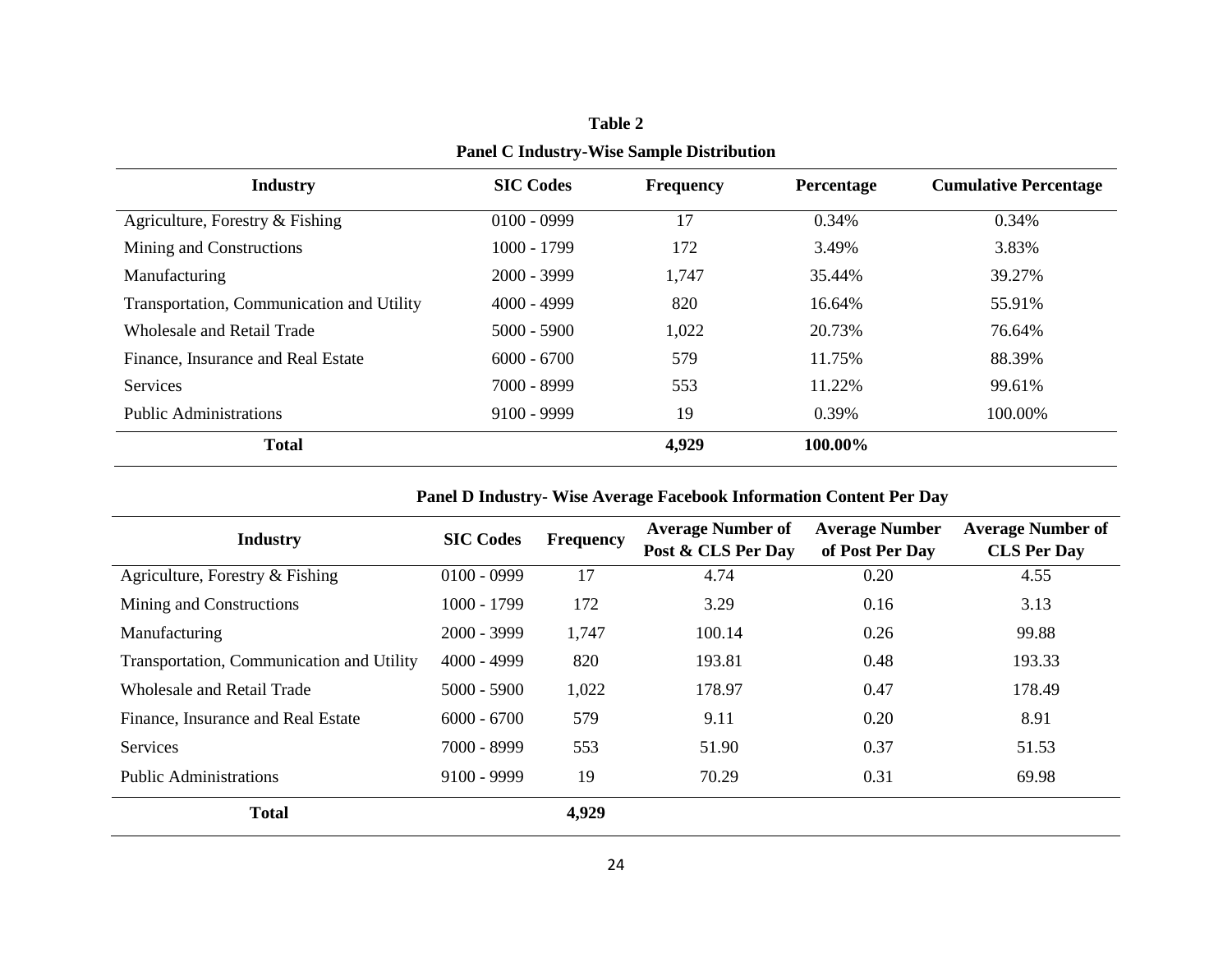# **Descriptive Statistics**

This table presents the descriptive statistics of the key variables used in this study. The sample consists of 436 firms' 4,929 quarterly forecasts for the period 2008 to 2012. The sample is restricted to the S&P 500 firms. The sample excludes the non-latest forecasts and forecasts made after the announcement date.

| <b>Variable</b>            | N    | <b>Mean</b> | <b>Std. Dev</b> | <b>Minimum</b>   | Lower<br>Quartile | <b>Median</b>    | <b>Upper</b><br>Quartile | <b>Maximum</b> |
|----------------------------|------|-------------|-----------------|------------------|-------------------|------------------|--------------------------|----------------|
| <b>Facebook Variables</b>  |      |             |                 |                  |                   |                  |                          |                |
| Post_&_CLS                 | 4929 | 112.139     | 951.629         | 0.000            | 0.000             | 0.000            | 5.733                    | 35580.130      |
| Post                       | 4929 | 0.343       | 0.771           | 0.000            | 0.000             | 0.000            | 0.400                    | 11.867         |
| <b>CLS</b>                 | 4929 | 111.796     | 951.464         | 0.000            | 0.000             | 0.000            | 5.267                    | 35579.600      |
| (Log) Post_&_CLS           | 4929 | 1.225       | 2.003           | 0.000            | 0.000             | 0.000            | 1.907                    | 10.480         |
| (Log) Post                 | 4929 | 0.214       | 0.352           | 0.000            | 0.000             | 0.000            | 0.336                    | 2.555          |
| (Log) CLS                  | 4929 | 1.195       | 2.001           | 0.000            | 0.000             | 0.000            | 1.835                    | 10.480         |
|                            |      |             |                 |                  |                   |                  |                          |                |
| <b>Forecast Variables</b>  |      |             |                 |                  |                   |                  |                          |                |
| Forecast_Error_Mean        | 4929 | 0.113       | 0.252           | 0.000            | 0.024             | 0.059            | 0.127                    | 11.336         |
| Forecast_Error_Median      | 4929 | 0.112       | 0.248           | 0.000            | 0.025             | 0.059            | 0.126                    | 11.336         |
| Number_of _Analysts        | 4929 | 7.479       | 6.168           | 1.000            | 3.000             | 6.000            | 10.000                   | 41.000         |
| (Log) No_Analyst           | 4929 | 1.906       | 0.684           | 0.693            | 1.386             | 1.946            | 2.398                    | 3.738          |
| Forecast_Horizon           | 4929 | 283.194     | 49.669          | 0.000            | 279.000           | 287.000          | 294.000                  | 1581.000       |
| <b>Financial Variables</b> |      |             |                 |                  |                   |                  |                          |                |
| Size                       | 4929 | 9.0944302   | 1.3335208       | 3.4156445        | 8.287347          | 9.094788         | 9.8726592                | 12.50966       |
| Leverage                   | 4929 | 0.7086107   | 11.867096       | $-316.1235$      | 0.232466          | 0.526171         | 1.062383                 | 329.42225      |
| <b>ROE</b>                 | 4929 | 0.0074477   | 1.0102535       | $-52.73511$      | 0.017084          | 0.034478         | 0.055769                 | 14.589744      |
| Book_to_Mkt                | 4929 | 0.6007091   | 0.892143        | $-31.15204$      | 0.290598          | 0.496379         | 0.7991454                | 12.626033      |
| Loss_Firm                  | 4929 | 0.1203084   | 0.3253548       | $\boldsymbol{0}$ | $\boldsymbol{0}$  | $\boldsymbol{0}$ | $\boldsymbol{0}$         |                |
| Change_in_EPS              | 4929 | 0.6257963   | 2.3083629       | $\boldsymbol{0}$ | 0.08              | 0.2              | 0.48                     | 111.01         |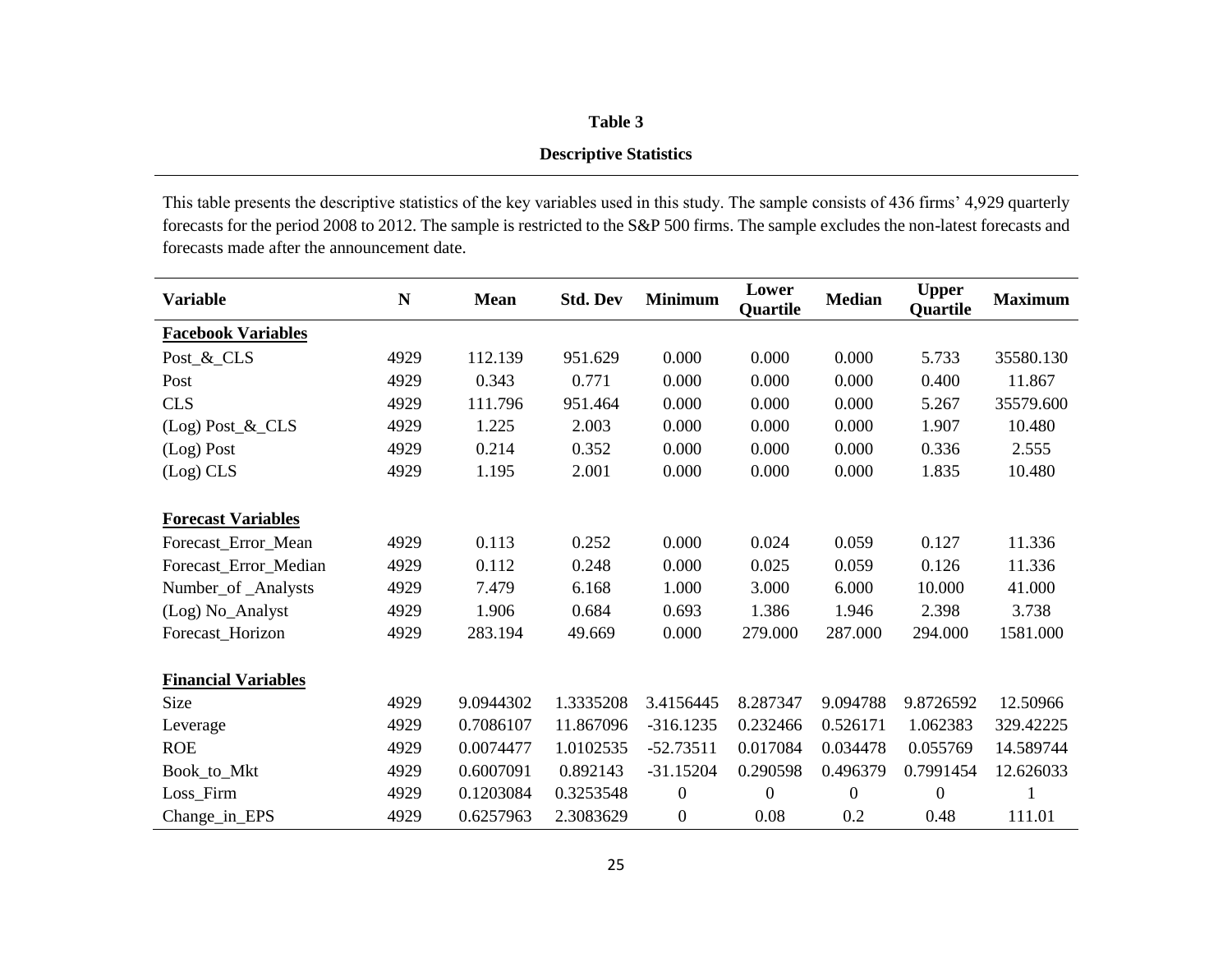#### **Correlation Matrix**

This table presents the Pearson correlation values among the key variables used in this study. The sample consists of 436 firms' 4,929 quarterly forecasts for the period 2008 to 2012. The sample is restricted to the S&P 500 firms. The sample excludes the non-latest forecasts and forecasts made after the announcement date.

|                          | $Post\_&C$<br>LS | Post        | CLS         | Forecast_<br>$Error_{-}$<br><b>Mean</b> | Forecast_<br>Error_<br><b>Median</b> | Size        | Leverage   | <b>ROE</b>  | $Book\_to$<br><b>Mkt</b> | $Loss_{-}$<br>Firm | Change_in<br>EPS | $No_$<br><b>Analyst</b> |
|--------------------------|------------------|-------------|-------------|-----------------------------------------|--------------------------------------|-------------|------------|-------------|--------------------------|--------------------|------------------|-------------------------|
| $Post\_&$ <sub>CLS</sub> |                  |             |             |                                         |                                      |             |            |             |                          |                    |                  |                         |
| <b>Post</b>              | $0.822***$       |             |             |                                         |                                      |             |            |             |                          |                    |                  |                         |
| CLS                      | $0.999***$       | $0.809***$  |             |                                         |                                      |             |            |             |                          |                    |                  |                         |
| Forecast_Error_Mean      | $-0.111***$      | $-0.079***$ | $-0.111***$ |                                         |                                      |             |            |             |                          |                    |                  |                         |
| Forecast_Error_Median    | $-0.113***$      | $-0.084***$ | $-0.113***$ | $0.989***$                              |                                      |             |            |             |                          |                    |                  |                         |
| Size                     | $0.153***$       | $0.039***$  | $0.157***$  | $-0.052***$                             | $-0.054***$                          |             |            |             |                          |                    |                  |                         |
| Leverage                 | 0.013            | 0.007       | 0.015       | 0.004                                   | 0.003                                | $-0.001$    |            |             |                          |                    |                  |                         |
| <b>ROE</b>               | 0.007            | $-0.010$    | 0.009       | $-0.010$                                | $-0.011$                             | $0.034**$   | $0.650***$ |             |                          |                    |                  |                         |
| <b>Book_to_Mkt</b>       | $-0.082***$      | $-0.054***$ | $-0.082***$ | $0.102***$                              | $0.103***$                           | $-0.124***$ | 0.019      | $-0.003$    |                          |                    |                  |                         |
| Loss_Firm                | $-0.005$         | 0.0175      | $-0.004$    | $0.141***$                              | $0.143***$                           | $-0.243***$ | $0.024*$   | $-0.039***$ | $0.103***$               |                    |                  |                         |
| Change_in_EPS            | 0.003            | $0.041***$  | 0.003       | $0.081***$                              | $0.082***$                           | $-0.093***$ | 0.001      | $-0.050***$ | $0.037***$               | $0.198***$         |                  |                         |
| No_Analyst               | $0.225***$       | $0.165***$  | $0.225***$  | $-0.144***$                             | $-0.145***$                          | $0.357***$  | 0.002      | 0.019       | $-0.095***$              | $-0.098***$        | $-0.069***$      |                         |
| Forecast_Horizon         | 0.011            | $-0.003$    | 0.011       | 0.006                                   | 0.006                                | $0.061***$  | $-0.005$   | $-0.005$    | $0.046***$               | $-0.036**$         | $-0.055***$      | $0.115***$              |

\*\*\*, \*\*, \* Indicates the statistical significance of the correlations among the variables at the 0.01, 0.05, and 0.10 levels, respectively, based on a two-tailed test. All financial variables are winsorized at the 1% and 99% levels.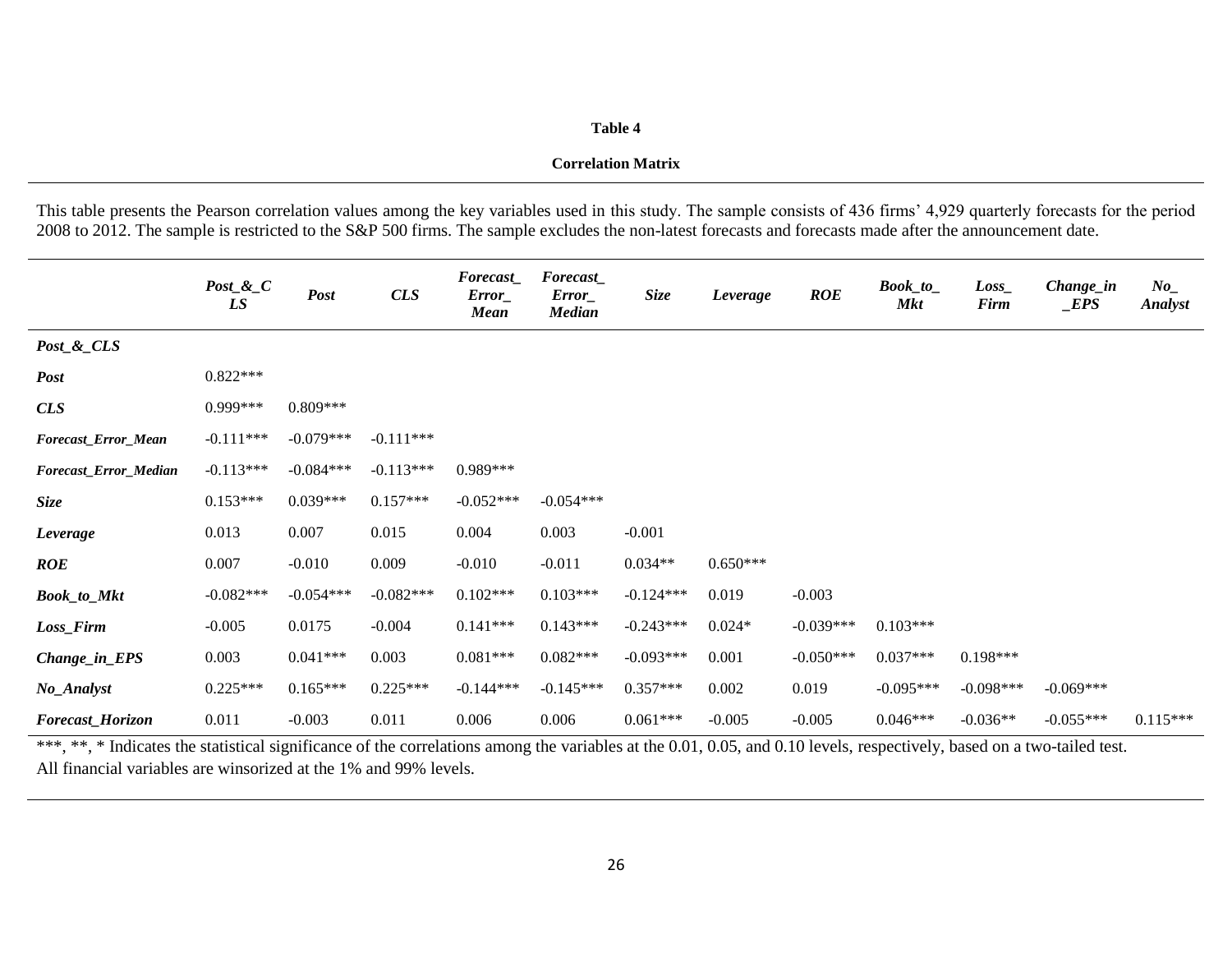# **Panel A Multiple Regression of Analysts' Forecast Errors on Facebook Information Content (Post & CLS)**

This table reports the results of the multiple regressions of analysts' forecast errors on the average of Facebook information content for 15 days before the forecast dates. The interest variable in this table is the average number of total Facebook posts and CLS (Comments, Likes and Shares). The sample consists of 436 firms' 4,929 quarterly forecasts for the period 2008 to 2012. The sample is restricted to the S&P 500 firms. The sample excludes the non-latest forecasts and forecasts made after the announcement date. Statistically significant variables are highlighted as bold.

|                      | <b>Dependent Variable =</b><br><b>Forecast Error Mean</b> | <b>Dependent Variable =</b><br><b>Forecast Error Median</b> |         |                  |         |         |
|----------------------|-----------------------------------------------------------|-------------------------------------------------------------|---------|------------------|---------|---------|
| <b>Variable</b>      | <b>Parameter</b>                                          | t Value                                                     | Pr >  t | <b>Parameter</b> | t Value | Pr >  t |
| Intercept            | 0.01039                                                   | 0.19                                                        | 0.852   | 0.01169          | 0.21    | 0.833   |
| Post_&_CLS           | $-0.00622$                                                | $-3.02$                                                     | 0.003   | $-0.00588$       | $-3.17$ | 0.002   |
| <b>Size</b>          | 0.00929                                                   | 1.65                                                        | 0.100   | 0.00900          | 1.58    | 0.114   |
| Leverage             | 0.00004                                                   | 0.18                                                        | 0.858   | 0.00005          | 0.25    | 0.804   |
| <b>ROE</b>           | $-0.00059$                                                | $-0.23$                                                     | 0.821   | $-0.00081$       | $-0.30$ | 0.768   |
| Book_to_Mkt          | 0.01814                                                   | 1.52                                                        | 0.130   | 0.01808          | 1.52    | 0.131   |
| Loss Firm            | 0.08247                                                   | 3.46                                                        | 0.001   | 0.08257          | 3.43    | 0.001   |
| Change_in_EPS        | 0.00517                                                   | 1.50                                                        | 0.134   | 0.00511          | 1.49    | 0.136   |
| No_Analyst           | $-0.04025$                                                | $-2.49$                                                     | 0.013   | $-0.03925$       | $-2.43$ | 0.016   |
| Forecast_Horizon     | 0.00009                                                   | 1.50                                                        | 0.135   | 0.00009          | 1.51    | 0.132   |
| Firm Fixed-Effect    | Yes                                                       |                                                             |         | Yes              |         |         |
| Quarter Fixed Effect | Yes                                                       |                                                             |         | Yes              |         |         |
|                      |                                                           |                                                             |         |                  |         |         |
| Adjusted $R^2$       | 11.26%                                                    |                                                             |         | 8.04%            |         |         |
| $\mathbf N$          | 4,929                                                     |                                                             |         | 4,929            |         |         |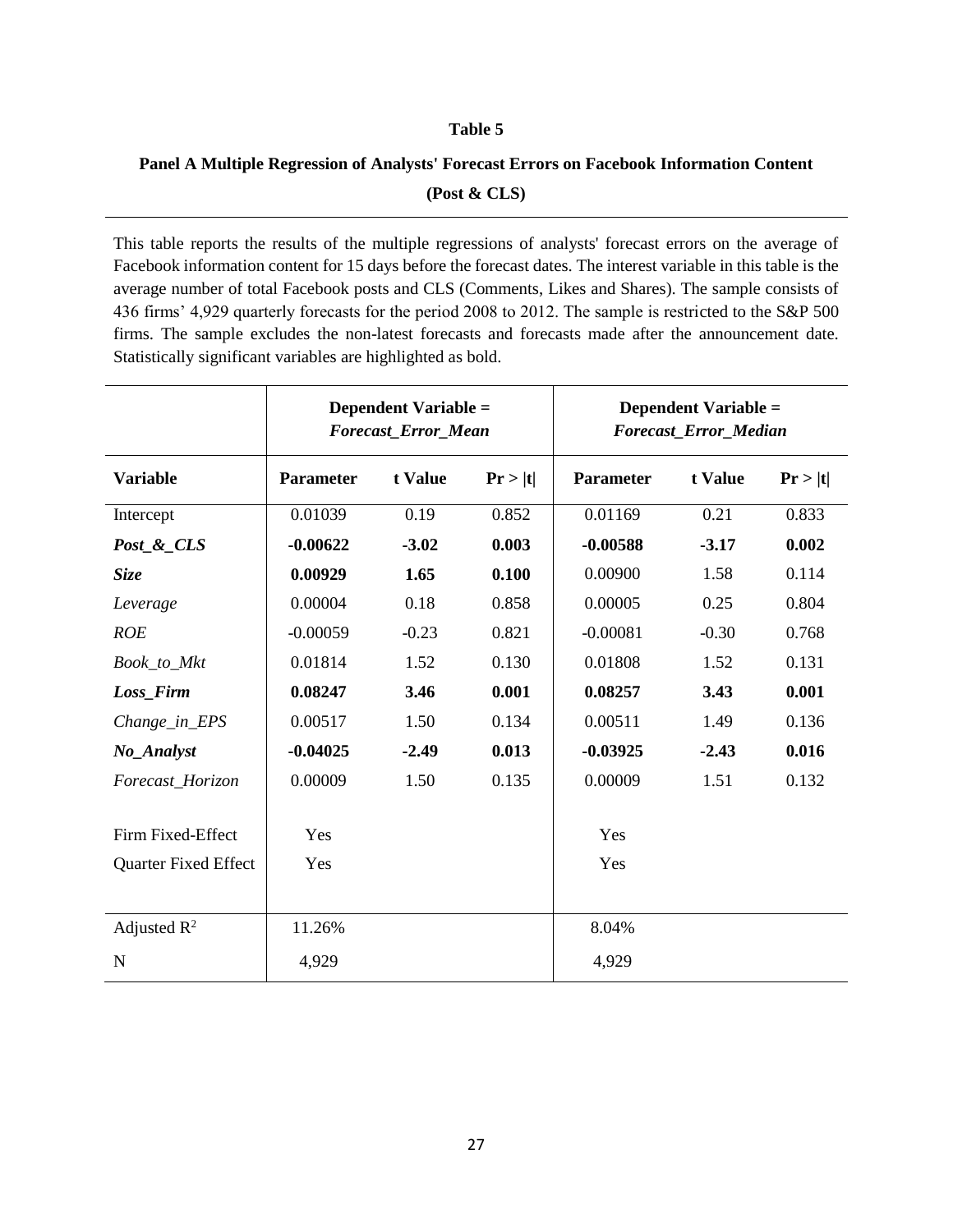# **Panel B Multiple Regression of Analysts' Forecast Errors on Facebook Information Content**

**(Post)**

This table reports the results of the multiple regressions of analysts' forecast errors on the average of Facebook information content for 15 days before the forecast dates. The interest variable in this table is the average number of Facebook posts. The sample consists of 436 firms' 4,929 quarterly forecasts for the period 2008 to 2012. The sample is restricted to the S&P 500 firms. The sample excludes the non-latest forecasts and forecasts made after the announcement date. Statistically significant variables are highlighted as bold.

|                      |                  | <b>Dependent Variable =</b><br><b>Forecast Error Mean</b> |         |            | <b>Dependent Variable =</b><br><b>Forecast_Error_Median</b> |         |  |
|----------------------|------------------|-----------------------------------------------------------|---------|------------|-------------------------------------------------------------|---------|--|
| <b>Variable</b>      | <b>Parameter</b> | t Value                                                   | Pr >  t | Parameter  | t Value                                                     | Pr >  t |  |
| Intercept            | 0.01849          | 0.33                                                      | 0.740   | 0.01940    | 0.35                                                        | 0.727   |  |
| Post                 | $-0.01117$       | $-0.72$                                                   | 0.472   | $-0.01275$ | $-0.81$                                                     | 0.418   |  |
| Size                 | 0.00847          | 1.48                                                      | 0.139   | 0.00821    | 1.44                                                        | 0.152   |  |
| Leverage             | 0.00003          | 0.16                                                      | 0.872   | 0.00005    | 0.24                                                        | 0.814   |  |
| ROE                  | $-0.00058$       | $-0.22$                                                   | 0.824   | $-0.00082$ | $-0.30$                                                     | 0.765   |  |
| Book_to_Mkt          | 0.01858          | 1.56                                                      | 0.119   | 0.01847    | 1.56                                                        | 0.121   |  |
| Loss_Firm            | 0.08076          | 3.38                                                      | 0.001   | 0.08108    | 3.36                                                        | 0.001   |  |
| $Change_in\_EPS$     | 0.00515          | 1.50                                                      | 0.134   | 0.00510    | 1.50                                                        | 0.135   |  |
| No_Analyst           | $-0.04150$       | $-2.53$                                                   | 0.012   | $-0.04036$ | $-2.48$                                                     | 0.014   |  |
| Forecast_Horizon     | 0.00010          | 1.63                                                      | 0.104   | 0.00010    | 1.62                                                        | 0.106   |  |
|                      |                  |                                                           |         |            |                                                             |         |  |
| Firm Fixed-Effect    | Yes              |                                                           |         | Yes        |                                                             |         |  |
| Quarter Fixed Effect | Yes              |                                                           |         | Yes        |                                                             |         |  |
|                      |                  |                                                           |         |            |                                                             |         |  |
| Adjusted $R^2$       | 7.65%            |                                                           |         | 7.20%      |                                                             |         |  |
| $\mathbf N$          | 4,929            |                                                           |         | 4,929      |                                                             |         |  |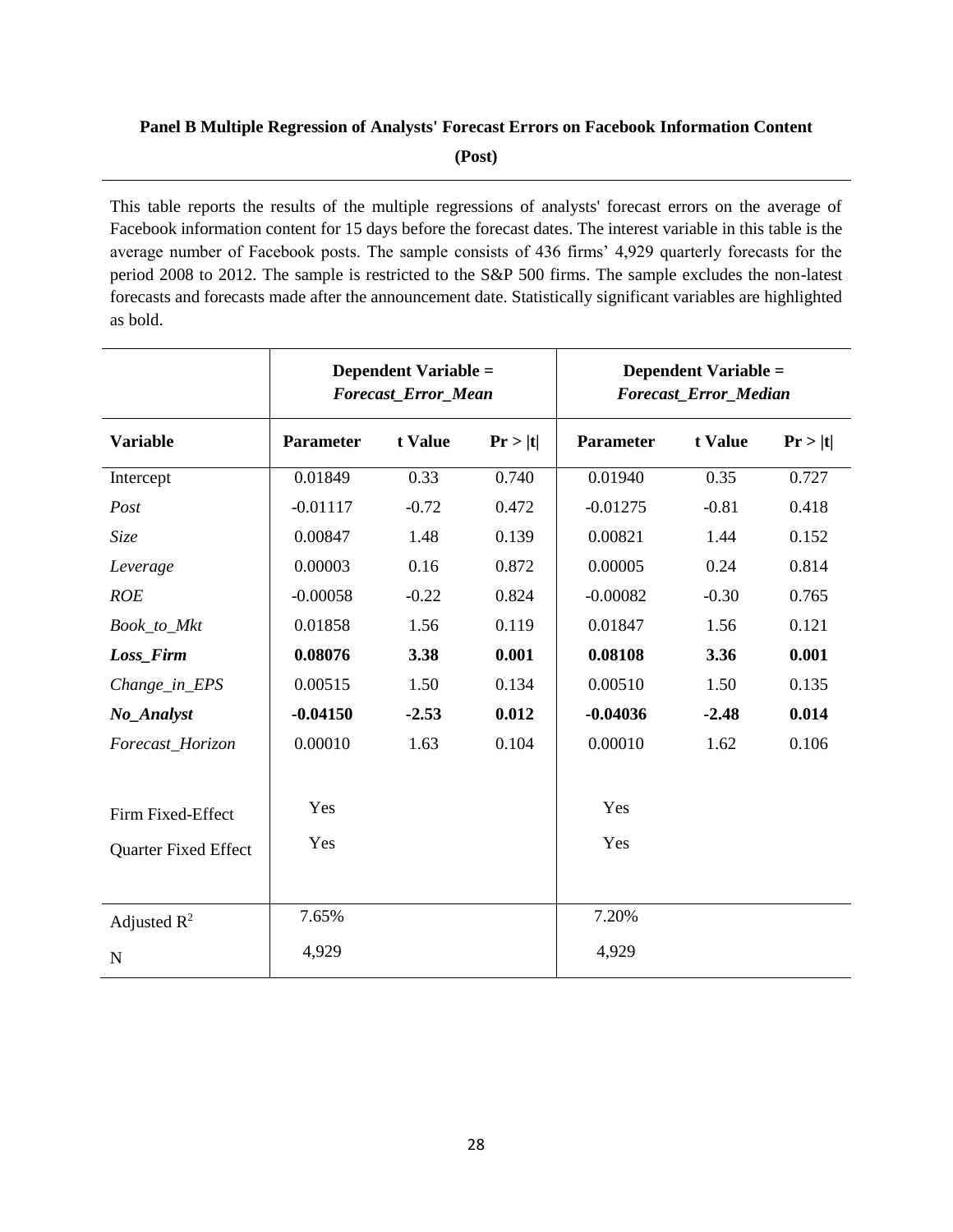# **Panel C Multiple Regression of Analysts' Forecast Errors on Facebook Information Content (Comments, Likes and Shares)**

This table reports the results of the multiple regressions of analysts' forecast errors on the average of Facebook information content for 15 days before the forecast dates. The interest variable in this table is the average number of CLS (Comments, Likes and Shares) on the Facebook posts. The sample consists of 436 firms' 4,929 quarterly forecasts for the period 2008 to 2012. The sample is restricted to the S&P 500 firms. The sample excludes the non-latest forecasts and forecasts made after the announcement date. Statistically significant variables are highlighted as bold.

|                      |                  | <b>Dependent Variable =</b><br><b>Forecast Error Mean</b> |         |                  | <b>Dependent Variable =</b><br><b>Forecast Error Median</b> |         |
|----------------------|------------------|-----------------------------------------------------------|---------|------------------|-------------------------------------------------------------|---------|
| <b>Variable</b>      | <b>Parameter</b> | t Value                                                   | Pr >  t | <b>Parameter</b> | t Value                                                     | Pr >  t |
| Intercept            | 0.00966          | 0.17                                                      | 0.862   | 0.01109          | 0.20                                                        | 0.842   |
| <b>CLS</b>           | $-0.00643$       | $-3.04$                                                   | 0.003   | $-0.00601$       | $-3.25$                                                     | 0.001   |
| <b>Size</b>          | 0.00937          | 1.66                                                      | 0.091   | 0.00907          | 1.59                                                        | 0.112   |
| Leverage             | 0.00004          | 0.19                                                      | 0.853   | 0.00005          | 0.25                                                        | 0.800   |
| ROE                  | $-0.00058$       | $-0.22$                                                   | 0.824   | $-0.00080$       | $-0.29$                                                     | 0.771   |
| Book_to_Mkt          | 0.01811          | 1.52                                                      | 0.130   | 0.01806          | 1.51                                                        | 0.131   |
| Loss_Firm            | 0.08260          | 3.46                                                      | 0.001   | 0.08267          | 3.44                                                        | 0.001   |
| $Change_in\_EPS$     | 0.00518          | 1.50                                                      | 0.133   | 0.00511          | 1.49                                                        | 0.136   |
| No_Analyst           | $-0.04018$       | $-2.49$                                                   | 0.013   | $-0.03920$       | $-2.43$                                                     | 0.016   |
| Forecast_Horizon     | 0.00009          | 1.50                                                      | 0.136   | 0.00009          | 1.51                                                        | 0.132   |
|                      | 0.00966          | 0.17                                                      | 0.862   | 0.01109          | 0.20                                                        | 0.842   |
| Firm Fixed-Effect    | Yes              |                                                           |         | Yes              |                                                             |         |
| Quarter Fixed Effect | Yes              |                                                           |         | Yes              |                                                             |         |
|                      |                  |                                                           |         |                  |                                                             |         |
| Adjusted $R^2$       | 11.29%           |                                                           |         | 8.05%            |                                                             |         |
| $\mathbf N$          | 4,929            |                                                           |         | 4,929            |                                                             |         |